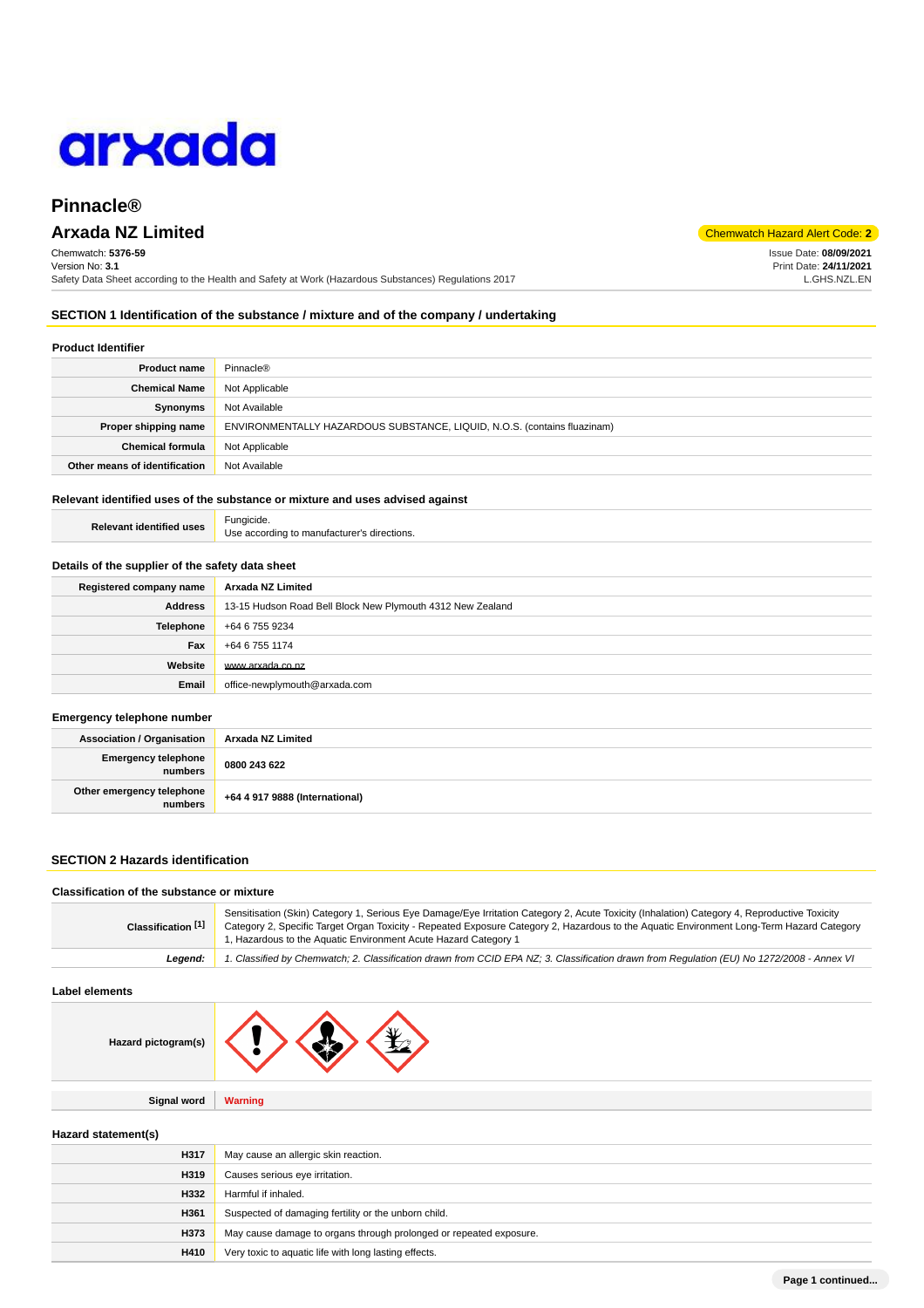# **Precautionary statement(s) Prevention**

| P <sub>201</sub> | Obtain special instructions before use.                                          |  |
|------------------|----------------------------------------------------------------------------------|--|
| P260             | Do not breathe mist/vapours/spray.                                               |  |
| P <sub>271</sub> | Use only outdoors or in a well-ventilated area.                                  |  |
| P280             | Wear protective gloves, protective clothing, eye protection and face protection. |  |
| P273             | Avoid release to the environment.                                                |  |
| P264             | Wash all exposed external body areas thoroughly after handling.                  |  |
| P272             | Contaminated work clothing should not be allowed out of the workplace.           |  |

# **Precautionary statement(s) Response**

| P308+P313      | IF exposed or concerned: Get medical advice/attention.                                                                           |
|----------------|----------------------------------------------------------------------------------------------------------------------------------|
| P302+P352      | IF ON SKIN: Wash with plenty of water.                                                                                           |
| P305+P351+P338 | IF IN EYES: Rinse cautiously with water for several minutes. Remove contact lenses, if present and easy to do. Continue rinsing. |
| P312           | Call a POISON CENTER/doctor/physician/first aider/if you feel unwell.                                                            |
| P333+P313      | If skin irritation or rash occurs: Get medical advice/attention.                                                                 |
| P337+P313      | If eye irritation persists: Get medical advice/attention.                                                                        |
| P362+P364      | Take off contaminated clothing and wash it before reuse.                                                                         |
| P391           | Collect spillage.                                                                                                                |
| P304+P340      | IF INHALED: Remove person to fresh air and keep comfortable for breathing.                                                       |

# **Precautionary statement(s) Storage**

**P405** Store locked up.

# **Precautionary statement(s) Disposal**

**P501** Dispose of contents/container to authorised hazardous or special waste collection point in accordance with any local regulation.

# **SECTION 3 Composition / information on ingredients**

### **Substances**

See section below for composition of Mixtures

# **Mixtures**

| <b>CAS No</b> | %[weight]                                                                                                                                                                                              | Name                                       |
|---------------|--------------------------------------------------------------------------------------------------------------------------------------------------------------------------------------------------------|--------------------------------------------|
| 79622-59-6    | 40-50                                                                                                                                                                                                  | fluazinam                                  |
| 107-21-1      | 1-10                                                                                                                                                                                                   | ethylene glycol                            |
| Not Available | balance                                                                                                                                                                                                | Ingredients determined not to be hazardous |
| Legend:       | 1. Classified by Chemwatch; 2. Classification drawn from CCID EPA NZ; 3. Classification drawn from Regulation (EU) No 1272/2008 - Annex VI;<br>4. Classification drawn from C&L * EU IOEL Vs available |                                            |

# **SECTION 4 First aid measures**

| Description of first aid measures |                                                                                                                                                                                                                                                                                                                                                                                                                                                                                                                                                       |  |  |
|-----------------------------------|-------------------------------------------------------------------------------------------------------------------------------------------------------------------------------------------------------------------------------------------------------------------------------------------------------------------------------------------------------------------------------------------------------------------------------------------------------------------------------------------------------------------------------------------------------|--|--|
| <b>Eye Contact</b>                | If this product comes in contact with the eyes:<br>▶ Wash out immediately with fresh running water.<br>Ensure complete irrigation of the eye by keeping eyelids apart and away from eye and moving the eyelids by occasionally lifting the upper<br>and lower lids.<br>▶ Seek medical attention without delay; if pain persists or recurs seek medical attention.<br>Removal of contact lenses after an eye injury should only be undertaken by skilled personnel.                                                                                    |  |  |
| <b>Skin Contact</b>               | If skin contact occurs:<br>Immediately remove all contaminated clothing, including footwear.<br>Flush skin and hair with running water (and soap if available).<br>Seek medical attention in event of irritation.                                                                                                                                                                                                                                                                                                                                     |  |  |
| Inhalation                        | If fumes or combustion products are inhaled remove from contaminated area.<br>Lay patient down. Keep warm and rested.<br>Prostheses such as false teeth, which may block airway, should be removed, where possible, prior to initiating first aid procedures.<br>Apply artificial respiration if not breathing, preferably with a demand valve resuscitator, bag-valve mask device, or pocket mask as trained.<br>Perform CPR if necessary.<br>Transport to hospital, or doctor, without delay.                                                       |  |  |
| Ingestion                         | If swallowed do <b>NOT</b> induce vomiting.<br>If vomiting occurs, lean patient forward or place on left side (head-down position, if possible) to maintain open airway and prevent aspiration.<br>• Observe the patient carefully.<br>▶ Never give liquid to a person showing signs of being sleepy or with reduced awareness; i.e. becoming unconscious.<br>Give water to rinse out mouth, then provide liquid slowly and as much as casualty can comfortably drink.<br>Seek medical advice.<br>Avoid giving milk or oils.<br>Avoid giving alcohol. |  |  |

# **Indication of any immediate medical attention and special treatment needed**

Any material aspirated during vomiting may produce lung injury. Therefore emesis should not be induced mechanically or pharmacologically. Mechanical means should be used if it is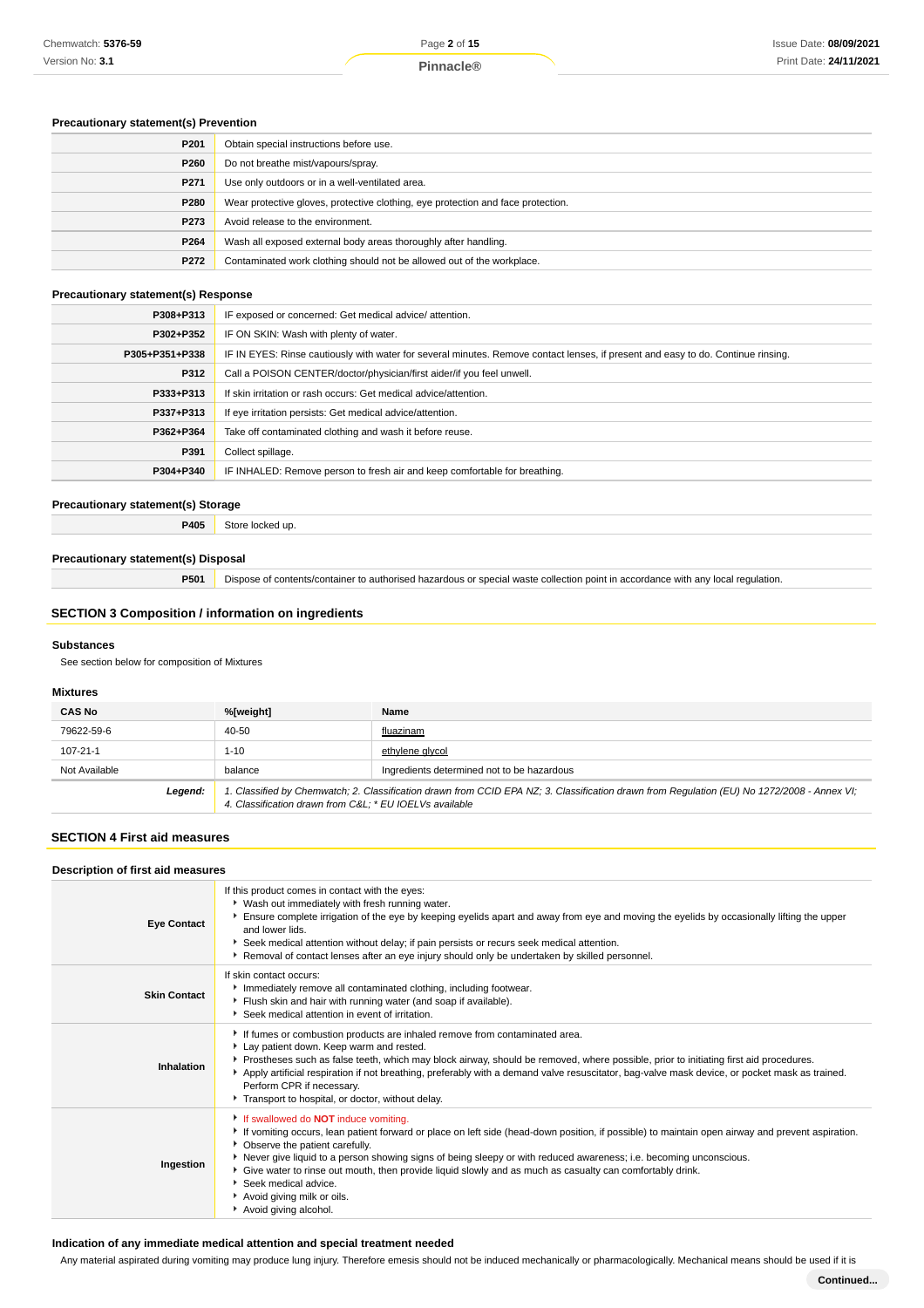| Chemwatch: 5376-59 | Page 3 of 15 | Issue Date: 08/09/2021 |
|--------------------|--------------|------------------------|
| Version No: 3.1    |              | Print Date: 24/11/2021 |

considered necessary to evacuate the stomach contents; these include gastric lavage after endotracheal intubation. If spontaneous vomiting has occurred after ingestion, the patient should be monitored for difficult breathing, as adverse effects of aspiration into the lungs may be delayed up to 48 hours.

Symptoms of vasodilation and reflex tachycardia may present following organic nitrate overdose; most organic nitrates are extensively metabolised by hydrolysis to inorganic nitrites. Organic nitrates and nitrites are readily absorbed through the skin, lungs, mucosa and gastro-intestinal tract.

- To treat poisoning by the higher aliphatic alcohols (up to C7):
- Gastric lavage with copious amounts of water.
- It may be beneficial to instill 60 ml of mineral oil into the stomach.
- ▶ Oxygen and artificial respiration as needed.
- Electrolyte balance: it may be useful to start 500 ml. M/6 sodium bicarbonate intravenously but maintain a cautious and conservative attitude toward electrolyte replacement unless shock or severe acidosis threatens.
- $\blacktriangleright$  To protect the liver, maintain carbohydrate intake by intravenous infusions of glucose.
- Haemodialysis if coma is deep and persistent. [GOSSELIN, SMITH HODGE: Clinical Toxicology of Commercial Products, Ed 5)

#### ----------------------------------------------------------------- BASIC TREATMENT

- ----------------------------------------------------------------- Establish a patent airway with suction where necessary.
- Watch for signs of respiratory insufficiency and assist ventilation as necessary.
- Administer oxygen by non-rebreather mask at 10 to 15 l/min.
- **Monitor and treat, where necessary, for shock.**

-----------------------------------------------------------------

-----------------------------------------------------------------

- Monitor and treat, where necessary, for pulmonary oedema.
- Anticipate and treat, where necessary, for seizures.
- DO NOT use emetics. Where ingestion is suspected rinse mouth and give up to 200 ml water (5 ml/kg recommended) for dilution where patient is able to swallow, has a strong gag reflex and does not drool.
- Give activated charcoal.

#### ADVANCED TREATMENT

- -----------------------------------------------------------------
- Consider orotracheal or nasotracheal intubation for airway control in unconscious patient or where respiratory arrest has occurred.
- Positive-pressure ventilation using a bag-valve mask might be of use.
- Monitor and treat, where necessary, for arrhythmias.
- Start an IV D5W TKO. If signs of hypovolaemia are present use lactated Ringers solution. Fluid overload might create complications.
- If the patient is hypoglycaemic (decreased or loss of consciousness, tachycardia, pallor, dilated pupils, diaphoresis and/or dextrose strip or glucometer readings below 50 mg),
- give 50% dextrose.
- Hypotension with signs of hypovolaemia requires the cautious administration of fluids. Fluid overload might create complications.
- ▶ Drug therapy should be considered for pulmonary oedema.
- Treat seizures with diazepam.
- **Proparacaine hydrochloride should be used to assist eye irrigation**

#### EMERGENCY DEPARTMENT

- ----------------------------------------------------------------- Laboratory analysis of complete blood count, serum electrolytes, BUN, creatinine, glucose, urinalysis, baseline for serum aminotransferases (ALT and AST), calcium, phosphorus and magnesium, may assist in establishing a treatment regime. Other useful analyses include anion and osmolar gaps, arterial blood gases (ABGs), chest radiographs and electrocardiograph.
- Positive end-expiratory pressure (PEEP)-assisted ventilation may be required for acute parenchymal injury or adult respiratory distress syndrome.
- Acidosis may respond to hyperventilation and bicarbonate therapy.
- Haemodialysis might be considered in patients with severe intoxication.
- Consult a toxicologist as necessary. BRONSTEIN, A.C. and CURRANCE, P.L. EMERGENCY CARE FOR HAZARDOUS MATERIALS EXPOSURE: 2nd Ed. 1994

### For C8 alcohols and above.

Symptomatic and supportive therapy is advised in managing patients.

- The toxicity of nitrates and nitrites result from their vasodilating properties and their propensity to form methaemoglobin.
- Most produce a peak effect within 30 minutes.
- Clinical signs of cyanosis appear before other symptoms because of the dark pigmentation of methaemoglobin.
- Initial attention should be directed towards improving oxygen delivery, with assisted ventilation, if necessary. Hyperbaric oxygen has not demonstrated conclusive benefits.
- **Institute cardiac monitoring, especially in patients with coronary artery or pulmonary disease.**
- Hypotension should respond to Trendelenburg's position and intravenous fluids; otherwise dopamine may be needed.
- Naloxone, glucose and thiamine should be given if a multiple ingestion is suspected.
- Decontaminate using Ipecac Syrup for alert patients or lavage for obtunded patients who present within 2-4 hours of ingestion.
- Symptomatic patients with methaemoglobin levels over 30% should receive methylene blue.(Cyanosis alone, is not an indication for treatment). The usual dose is 1-2 mg/kg of a 1% solution (10 mg/ml) IV over 5 minutes; repeat, using the same dose if symptoms of hypoxia fail to subside within 1 hour.

#### [Ellenhorn and Barceloux: Medical Toxicology]

BIOLOGICAL EXPOSURE INDEX - BEI

| These represent the determinants observed in specimens collected from a healthy worker who has been exposed at the Exposure Standard (ES or TLV): |                     |                        |          |  |
|---------------------------------------------------------------------------------------------------------------------------------------------------|---------------------|------------------------|----------|--|
| Determinant                                                                                                                                       | Index               | Sampling Time          | Comments |  |
| 1. Methaemoglobin in blood                                                                                                                        | 1.5% of haemoglobin | During or end of shift | B.NS.SQ  |  |

B: Background levels occur in specimens collected from subjects **NOT** exposed

NS: Non-specific determinant;also observed after exposure to other materials

SQ: Semi-quantitative determinant - Interpretation may be ambiguous; should be used as a screening test or confirmatory test.

#### **SECTION 5 Firefighting measures**

### **Extinguishing media**

- Alcohol stable foam.
- Dry chemical powder.
- **BCF** (where regulations permit).
- Carbon dioxide.
- Water spray or fog Large fires only.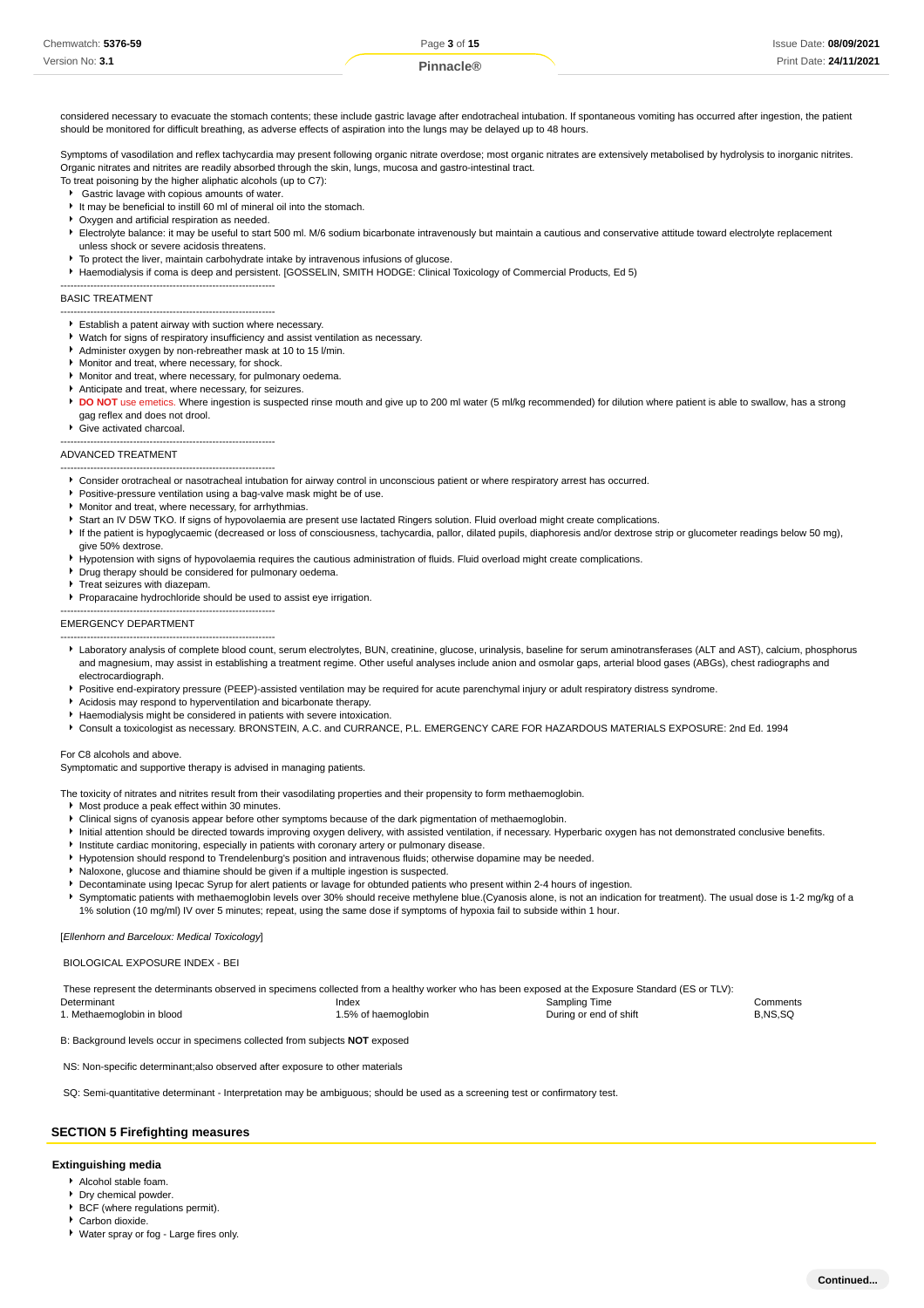# **Special hazards arising from the substrate or mixture**

| <b>Fire Incompatibility</b>    | Avoid contamination with oxidising agents i.e. nitrates, oxidising acids, chlorine bleaches, pool chlorine etc. as ignition may result                                                                                                                                                                                                                                                                                                                                                                                                                                                                     |  |  |
|--------------------------------|------------------------------------------------------------------------------------------------------------------------------------------------------------------------------------------------------------------------------------------------------------------------------------------------------------------------------------------------------------------------------------------------------------------------------------------------------------------------------------------------------------------------------------------------------------------------------------------------------------|--|--|
| <b>Advice for firefighters</b> |                                                                                                                                                                                                                                                                                                                                                                                                                                                                                                                                                                                                            |  |  |
| <b>Fire Fighting</b>           | Alert Fire Brigade and tell them location and nature of hazard.<br>▶ Wear breathing apparatus plus protective gloves in the event of a fire.<br>Prevent, by any means available, spillage from entering drains or water courses.<br>▶ Use fire fighting procedures suitable for surrounding area.<br>DO NOT approach containers suspected to be hot.<br>Cool fire exposed containers with water spray from a protected location.<br>If safe to do so, remove containers from path of fire.<br>Equipment should be thoroughly decontaminated after use.                                                     |  |  |
| <b>Fire/Explosion Hazard</b>   | carbon dioxide (CO2)<br>hydrogen chloride<br>phosgene<br>hydrogen fluoride<br>nitrogen oxides (NOx)<br>other pyrolysis products typical of burning organic material.<br>The material is not readily combustible under normal conditions.<br>However, it will break down under fire conditions and the organic component may burn.<br>Not considered to be a significant fire risk.<br>Heat may cause expansion or decomposition with violent rupture of containers.<br>Decomposes on heating and may produce toxic fumes of carbon monoxide (CO).<br>May emit acrid smoke.<br>Combustion products include: |  |  |

# **SECTION 6 Accidental release measures**

# **Personal precautions, protective equipment and emergency procedures**

See section 8

# **Environmental precautions**

See section 12

# **Methods and material for containment and cleaning up**

| <b>Minor Spills</b> | Environmental hazard - contain spillage.<br>Clean up all spills immediately.<br>Avoid breathing vapours and contact with skin and eyes.<br>Control personal contact with the substance, by using protective equipment.<br>Contain and absorb spill with sand, earth, inert material or vermiculite.<br>▶ Wipe up.<br>Place in a suitable, labelled container for waste disposal.                                                                                                                                                                                                                                                                                                                                                                                                                                                                                 |
|---------------------|------------------------------------------------------------------------------------------------------------------------------------------------------------------------------------------------------------------------------------------------------------------------------------------------------------------------------------------------------------------------------------------------------------------------------------------------------------------------------------------------------------------------------------------------------------------------------------------------------------------------------------------------------------------------------------------------------------------------------------------------------------------------------------------------------------------------------------------------------------------|
| <b>Major Spills</b> | Environmental hazard - contain spillage.<br>Clear area of personnel and move upwind.<br>Alert Fire Brigade and tell them location and nature of hazard.<br>▶ Wear breathing apparatus plus protective gloves.<br>▶ Prevent, by any means available, spillage from entering drains or water course.<br>Stop leak if safe to do so.<br>Contain spill with sand, earth or vermiculite.<br>▶ Collect recoverable product into labelled containers for recycling.<br>Neutralise/decontaminate residue (see Section 13 for specific agent).<br>Collect solid residues and seal in labelled drums for disposal.<br>• Wash area and prevent runoff into drains.<br>After clean up operations, decontaminate and launder all protective clothing and equipment before storing and re-using.<br>If contamination of drains or waterways occurs, advise emergency services. |

Personal Protective Equipment advice is contained in Section 8 of the SDS.

# **SECTION 7 Handling and storage**

| <b>Precautions for safe handling</b> |                                                                                                                                                                                                                                                                                                                                                                                                                                                                                                                                                                                                                                                                                                                                                                                                                                                                                   |
|--------------------------------------|-----------------------------------------------------------------------------------------------------------------------------------------------------------------------------------------------------------------------------------------------------------------------------------------------------------------------------------------------------------------------------------------------------------------------------------------------------------------------------------------------------------------------------------------------------------------------------------------------------------------------------------------------------------------------------------------------------------------------------------------------------------------------------------------------------------------------------------------------------------------------------------|
| Safe handling                        | DO NOT allow clothing wet with material to stay in contact with skin<br>Avoid all personal contact, including inhalation.<br>Wear protective clothing when risk of exposure occurs.<br>Use in a well-ventilated area.<br>Avoid contact with moisture.<br>Avoid contact with incompatible materials.<br>V When handling, <b>DO NOT</b> eat, drink or smoke.<br>Keep containers securely sealed when not in use.<br>Avoid physical damage to containers.<br>Always wash hands with soap and water after handling.<br>Work clothes should be laundered separately. Launder contaminated clothing before re-use.<br>Use good occupational work practice.<br>Observe manufacturer's storage and handling recommendations contained within this SDS.<br>Atmosphere should be regularly checked against established exposure standards to ensure safe working conditions are maintained. |
| Other information                    | Store in original containers.<br>Keep containers securely sealed.<br>No smoking, naked lights or ignition sources.<br>Store in a cool, dry, well-ventilated area.<br>Store away from incompatible materials and foodstuff containers.                                                                                                                                                                                                                                                                                                                                                                                                                                                                                                                                                                                                                                             |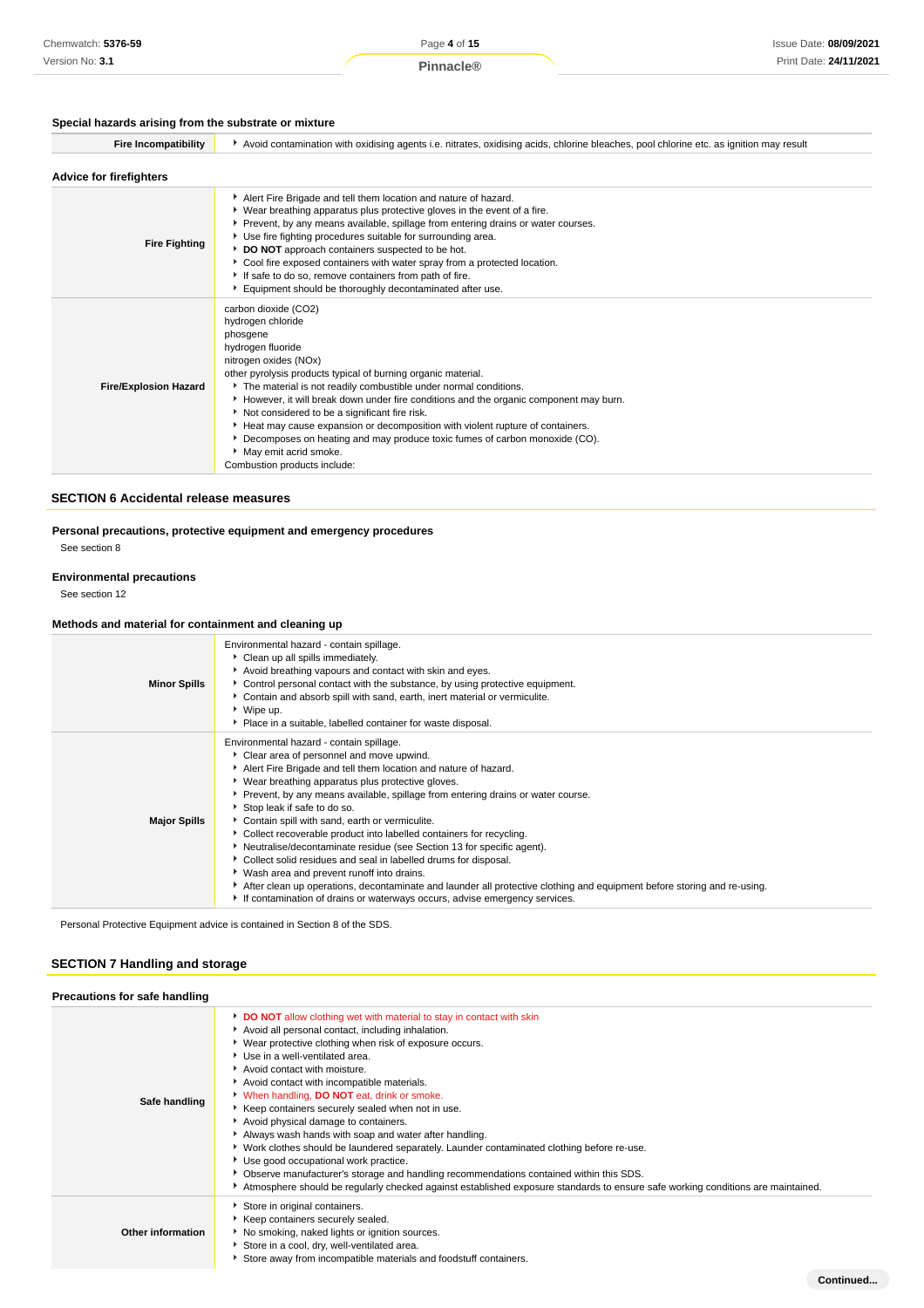Page **5** of **15**

**Pinnacle®**

**Protect containers against physical damage and check regularly for leaks.**<br>Pobserve manufacturer's storage and handling recommendations containe

| Observe manufacturer's storage and handling recommendations contained within this SDS. |  |
|----------------------------------------------------------------------------------------|--|
|----------------------------------------------------------------------------------------|--|

# **Conditions for safe storage, including any incompatibilities**

| Suitable container      | HDPE Jerry can.<br>Polyethylene or polypropylene container.<br>Packing as recommended by manufacturer.<br>Check all containers are clearly labelled and free from leaks. |
|-------------------------|--------------------------------------------------------------------------------------------------------------------------------------------------------------------------|
| Storage incompatibility | Avoid reaction with oxidising agents, bases and strong reducing agents.<br>Avoid strong acids, acid chlorides, acid anhydrides and chloroformates.                       |
|                         |                                                                                                                                                                          |

**X** — Must not be stored together<br>**0** — May be stored together with **0** — May be stored together with specific preventions

**+** — May be stored together

Note: Depending on other risk factors, compatibility assessment based on the table above may not be relevant to storage situations, particularly where large volumes of dangerous goods are stored and handled. Reference should be made to the Safety Data Sheets for each substance or article and risks assessed accordingly.

### **SECTION 8 Exposure controls / personal protection**

#### **Control parameters**

# **Occupational Exposure Limits (OEL)**

# **INGREDIENT DATA**

| Source                                            | <b>Ingredient</b> | <b>Material name</b>              | <b>TWA</b>    | <b>STEL</b>   | Peak               | <b>Notes</b>  |
|---------------------------------------------------|-------------------|-----------------------------------|---------------|---------------|--------------------|---------------|
| New Zealand Workplace<br>Exposure Standards (WES) | ethylene glycol   | Ethylene glycol (vapour and mist) | Not Available | Not Available | 50 ppm / 127 mg/m3 | Not Available |

### **Emergency Limits**

| Ingredient      | TEEL-1               | TEEL-2    |                     | TEEL-3  |
|-----------------|----------------------|-----------|---------------------|---------|
| ethylene glycol | 30 ppm               | $150$ ppm |                     | 900 ppm |
|                 |                      |           |                     |         |
| Ingredient      | <b>Original IDLH</b> |           | <b>Revised IDLH</b> |         |
| fluazinam       | Not Available        |           | Not Available       |         |
| ethylene glycol | Not Available        |           | Not Available       |         |
|                 |                      |           |                     |         |

### **Occupational Exposure Banding**

| Ingredient | <b>Occupational Exposure Band Rating</b>                                                                                                                                                                                                                                                                                                                                 | <b>Occupational Exposure Band Limit</b> |  |
|------------|--------------------------------------------------------------------------------------------------------------------------------------------------------------------------------------------------------------------------------------------------------------------------------------------------------------------------------------------------------------------------|-----------------------------------------|--|
| fluazinam  |                                                                                                                                                                                                                                                                                                                                                                          | $\leq 0.01$ ma/m <sup>3</sup>           |  |
| Notes:     | Occupational exposure banding is a process of assigning chemicals into specific categories or bands based on a chemical's potency and the<br>adverse health outcomes associated with exposure. The output of this process is an occupational exposure band (OEB), which corresponds to a<br>range of exposure concentrations that are expected to protect worker health. |                                         |  |

### **MATERIAL DATA**

**Exposure controls**

|                         | Engineering controls are used to remove a hazard or place a barrier between the worker and the hazard. Well-designed engineering controls can<br>be highly effective in protecting workers and will typically be independent of worker interactions to provide this high level of protection.<br>The basic types of engineering controls are:<br>Process controls which involve changing the way a job activity or process is done to reduce the risk.<br>Enclosure and/or isolation of emission source which keeps a selected hazard "physically" away from the worker and ventilation that strategically<br>"adds" and "removes" air in the work environment. Ventilation can remove or dilute an air contaminant if designed properly. The design of a<br>ventilation system must match the particular process and chemical or contaminant in use.<br>Employers may need to use multiple types of controls to prevent employee overexposure. |                                     |
|-------------------------|-------------------------------------------------------------------------------------------------------------------------------------------------------------------------------------------------------------------------------------------------------------------------------------------------------------------------------------------------------------------------------------------------------------------------------------------------------------------------------------------------------------------------------------------------------------------------------------------------------------------------------------------------------------------------------------------------------------------------------------------------------------------------------------------------------------------------------------------------------------------------------------------------------------------------------------------------|-------------------------------------|
| Appropriate engineering | General exhaust is adequate under normal operating conditions. If risk of overexposure exists, wear SAA approved respirator. Correct fit is<br>essential to obtain adequate protection. Provide adequate ventilation in warehouse or closed storage areas. Air contaminants generated in the<br>workplace possess varying "escape" velocities which, in turn, determine the "capture velocities" of fresh circulating air required to effectively<br>remove the contaminant.<br>Type of Contaminant:                                                                                                                                                                                                                                                                                                                                                                                                                                            | Air Speed:                          |
| controls                | solvent, vapours, degreasing etc., evaporating from tank (in still air)                                                                                                                                                                                                                                                                                                                                                                                                                                                                                                                                                                                                                                                                                                                                                                                                                                                                         | $0.25 - 0.5$ m/s<br>(50-100 f/min)  |
|                         | aerosols, fumes from pouring operations, intermittent container filling, low speed conveyer transfers, welding, spray<br>drift, plating acid fumes, pickling (released at low velocity into zone of active generation)                                                                                                                                                                                                                                                                                                                                                                                                                                                                                                                                                                                                                                                                                                                          | 0.5-1 m/s (100-200<br>$f/min.$ )    |
|                         | direct spray, spray painting in shallow booths, drum filling, conveyer loading, crusher dusts, gas discharge (active<br>generation into zone of rapid air motion)                                                                                                                                                                                                                                                                                                                                                                                                                                                                                                                                                                                                                                                                                                                                                                               | 1-2.5 m/s (200-500<br>f/min)        |
|                         | grinding, abrasive blasting, tumbling, high speed wheel generated dusts (released at high initial velocity into zone of<br>very high rapid air motion).                                                                                                                                                                                                                                                                                                                                                                                                                                                                                                                                                                                                                                                                                                                                                                                         | $2.5 - 10$ m/s<br>(500-2000 f/min.) |
|                         | Within each range the appropriate value depends on:                                                                                                                                                                                                                                                                                                                                                                                                                                                                                                                                                                                                                                                                                                                                                                                                                                                                                             |                                     |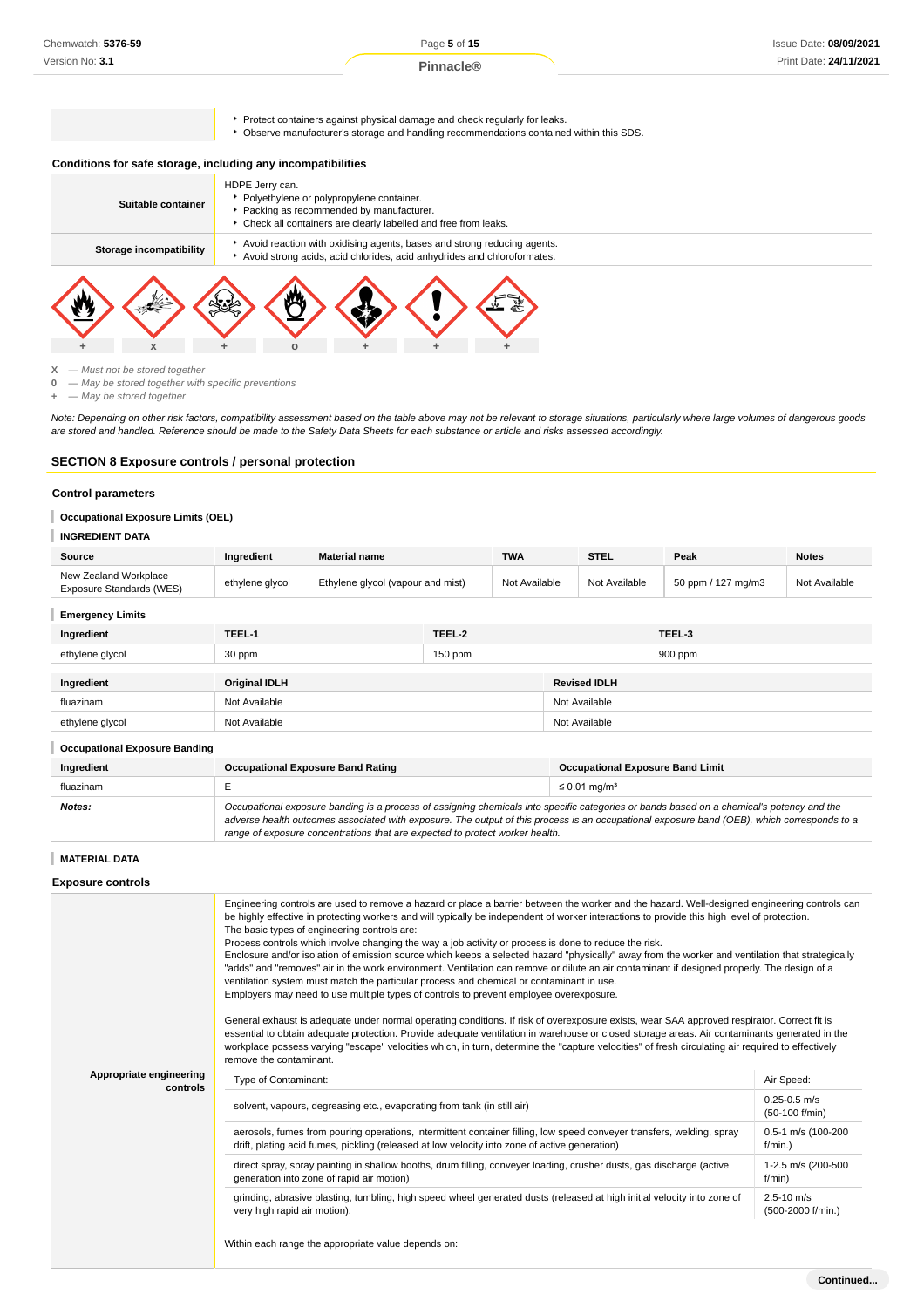Lower end of the range Upper end of the range 1: Room air currents minimal or favourable to capture 1: Disturbing room air currents

|                              | 2: Contaminants of low toxicity or of nuisance value only                                                                                                                                                                                                                                                                                                                                                                                                                                                                                                                                                                                                                                                                                                                                                                                                                                                                                                                                                                                                                                                                                                                                                                                                                                                                                                                                                                                                                                                                                                                                                                                                                                                                                                             | 2: Contaminants of high toxicity                                                                                                                                                                                                                                                                                                                                                                                                                                                                                                                                                                                                                                                                                                                                                                                                                                                                                                                                                                                                                                                                                                                                                                                                                                                                                                                                                                                                                                                                                                                                                                                                                                                                                                                                                                                                                                                 |  |
|------------------------------|-----------------------------------------------------------------------------------------------------------------------------------------------------------------------------------------------------------------------------------------------------------------------------------------------------------------------------------------------------------------------------------------------------------------------------------------------------------------------------------------------------------------------------------------------------------------------------------------------------------------------------------------------------------------------------------------------------------------------------------------------------------------------------------------------------------------------------------------------------------------------------------------------------------------------------------------------------------------------------------------------------------------------------------------------------------------------------------------------------------------------------------------------------------------------------------------------------------------------------------------------------------------------------------------------------------------------------------------------------------------------------------------------------------------------------------------------------------------------------------------------------------------------------------------------------------------------------------------------------------------------------------------------------------------------------------------------------------------------------------------------------------------------|----------------------------------------------------------------------------------------------------------------------------------------------------------------------------------------------------------------------------------------------------------------------------------------------------------------------------------------------------------------------------------------------------------------------------------------------------------------------------------------------------------------------------------------------------------------------------------------------------------------------------------------------------------------------------------------------------------------------------------------------------------------------------------------------------------------------------------------------------------------------------------------------------------------------------------------------------------------------------------------------------------------------------------------------------------------------------------------------------------------------------------------------------------------------------------------------------------------------------------------------------------------------------------------------------------------------------------------------------------------------------------------------------------------------------------------------------------------------------------------------------------------------------------------------------------------------------------------------------------------------------------------------------------------------------------------------------------------------------------------------------------------------------------------------------------------------------------------------------------------------------------|--|
|                              | 3: Intermittent, low production.                                                                                                                                                                                                                                                                                                                                                                                                                                                                                                                                                                                                                                                                                                                                                                                                                                                                                                                                                                                                                                                                                                                                                                                                                                                                                                                                                                                                                                                                                                                                                                                                                                                                                                                                      | 3: High production, heavy use                                                                                                                                                                                                                                                                                                                                                                                                                                                                                                                                                                                                                                                                                                                                                                                                                                                                                                                                                                                                                                                                                                                                                                                                                                                                                                                                                                                                                                                                                                                                                                                                                                                                                                                                                                                                                                                    |  |
|                              | 4: Large hood or large air mass in motion                                                                                                                                                                                                                                                                                                                                                                                                                                                                                                                                                                                                                                                                                                                                                                                                                                                                                                                                                                                                                                                                                                                                                                                                                                                                                                                                                                                                                                                                                                                                                                                                                                                                                                                             | 4: Small hood - local control only                                                                                                                                                                                                                                                                                                                                                                                                                                                                                                                                                                                                                                                                                                                                                                                                                                                                                                                                                                                                                                                                                                                                                                                                                                                                                                                                                                                                                                                                                                                                                                                                                                                                                                                                                                                                                                               |  |
|                              | factors of 10 or more when extraction systems are installed or used.                                                                                                                                                                                                                                                                                                                                                                                                                                                                                                                                                                                                                                                                                                                                                                                                                                                                                                                                                                                                                                                                                                                                                                                                                                                                                                                                                                                                                                                                                                                                                                                                                                                                                                  | Simple theory shows that air velocity falls rapidly with distance away from the opening of a simple extraction pipe. Velocity generally decreases<br>with the square of distance from the extraction point (in simple cases). Therefore the air speed at the extraction point should be adjusted,<br>accordingly, after reference to distance from the contaminating source. The air velocity at the extraction fan, for example, should be a minimum<br>of 1-2 m/s (200-400 f/min.) for extraction of solvents generated in a tank 2 meters distant from the extraction point. Other mechanical<br>considerations, producing performance deficits within the extraction apparatus, make it essential that theoretical air velocities are multiplied by                                                                                                                                                                                                                                                                                                                                                                                                                                                                                                                                                                                                                                                                                                                                                                                                                                                                                                                                                                                                                                                                                                                          |  |
| <b>Personal protection</b>   |                                                                                                                                                                                                                                                                                                                                                                                                                                                                                                                                                                                                                                                                                                                                                                                                                                                                                                                                                                                                                                                                                                                                                                                                                                                                                                                                                                                                                                                                                                                                                                                                                                                                                                                                                                       |                                                                                                                                                                                                                                                                                                                                                                                                                                                                                                                                                                                                                                                                                                                                                                                                                                                                                                                                                                                                                                                                                                                                                                                                                                                                                                                                                                                                                                                                                                                                                                                                                                                                                                                                                                                                                                                                                  |  |
| Eye and face protection      | Safety glasses with side shields.<br>Chemical goggles.<br>national equivalent]                                                                                                                                                                                                                                                                                                                                                                                                                                                                                                                                                                                                                                                                                                                                                                                                                                                                                                                                                                                                                                                                                                                                                                                                                                                                                                                                                                                                                                                                                                                                                                                                                                                                                        | Contact lenses may pose a special hazard; soft contact lenses may absorb and concentrate irritants. A written policy document, describing<br>the wearing of lenses or restrictions on use, should be created for each workplace or task. This should include a review of lens absorption<br>and adsorption for the class of chemicals in use and an account of injury experience. Medical and first-aid personnel should be trained in<br>their removal and suitable equipment should be readily available. In the event of chemical exposure, begin eye irrigation immediately and<br>remove contact lens as soon as practicable. Lens should be removed at the first signs of eye redness or irritation - lens should be removed in<br>a clean environment only after workers have washed hands thoroughly. [CDC NIOSH Current Intelligence Bulletin 59], [AS/NZS 1336 or                                                                                                                                                                                                                                                                                                                                                                                                                                                                                                                                                                                                                                                                                                                                                                                                                                                                                                                                                                                                      |  |
| <b>Skin protection</b>       | See Hand protection below                                                                                                                                                                                                                                                                                                                                                                                                                                                                                                                                                                                                                                                                                                                                                                                                                                                                                                                                                                                                                                                                                                                                                                                                                                                                                                                                                                                                                                                                                                                                                                                                                                                                                                                                             |                                                                                                                                                                                                                                                                                                                                                                                                                                                                                                                                                                                                                                                                                                                                                                                                                                                                                                                                                                                                                                                                                                                                                                                                                                                                                                                                                                                                                                                                                                                                                                                                                                                                                                                                                                                                                                                                                  |  |
| <b>Hands/feet protection</b> | ▶ Wear chemical protective gloves, e.g. PVC.<br>▶ Wear safety footwear or safety gumboots, e.g. Rubber<br>NOTE:<br>equipment, to avoid all possible skin contact.<br>▶ Contaminated leather items, such as shoes, belts and watch-bands should be removed and destroyed.<br>and has therefore to be checked prior to the application.<br>making a final choice.<br>washed and dried thoroughly. Application of a non-perfumed moisturiser is recommended.<br>Suitability and durability of glove type is dependent on usage. Important factors in the selection of gloves include:<br>frequency and duration of contact,<br>chemical resistance of glove material,<br>$\cdot$<br>glove thickness and<br>٠<br>dexterity<br>Select gloves tested to a relevant standard (e.g. Europe EN 374, US F739, AS/NZS 2161.1 or national equivalent).<br>240 minutes according to EN 374, AS/NZS 2161.10.1 or national equivalent) is recommended.<br>EN 374, AS/NZS 2161.10.1 or national equivalent) is recommended.<br>use.<br>Contaminated gloves should be replaced.<br>$\cdot$<br>As defined in ASTM F-739-96 in any application, gloves are rated as:<br>Excellent when breakthrough time > 480 min<br>Good when breakthrough time > 20 min<br>Fair when breakthrough time < 20 min<br>$\cdot$<br>Poor when glove material degrades<br>For general applications, gloves with a thickness typically greater than 0.35 mm, are recommended.<br>consideration of the task requirements and knowledge of breakthrough times.<br>technical data should always be taken into account to ensure selection of the most appropriate glove for the task.<br>only likely to give short duration protection and would normally be just for single use applications, then disposed of. | The material may produce skin sensitisation in predisposed individuals. Care must be taken, when removing gloves and other protective<br>The selection of suitable gloves does not only depend on the material, but also on further marks of quality which vary from manufacturer to<br>manufacturer. Where the chemical is a preparation of several substances, the resistance of the glove material can not be calculated in advance<br>The exact break through time for substances has to be obtained from the manufacturer of the protective gloves and has to be observed when<br>Personal hygiene is a key element of effective hand care. Gloves must only be worn on clean hands. After using gloves, hands should be<br>When prolonged or frequently repeated contact may occur, a glove with a protection class of 5 or higher (breakthrough time greater than<br>When only brief contact is expected, a glove with a protection class of 3 or higher (breakthrough time greater than 60 minutes according to<br>Some glove polymer types are less affected by movement and this should be taken into account when considering gloves for long-term<br>It should be emphasised that glove thickness is not necessarily a good predictor of glove resistance to a specific chemical, as the permeation<br>efficiency of the glove will be dependent on the exact composition of the glove material. Therefore, glove selection should also be based on<br>Glove thickness may also vary depending on the glove manufacturer, the glove type and the glove model. Therefore, the manufacturers'<br>Note: Depending on the activity being conducted, gloves of varying thickness may be required for specific tasks. For example:<br>Thinner gloves (down to 0.1 mm or less) may be required where a high degree of manual dexterity is needed. However, these gloves are |  |

· Thicker gloves (up to 3 mm or more) may be required where there is a mechanical (as well as a chemical) risk i.e. where there is abrasion or puncture potential

Gloves must only be worn on clean hands. After using gloves, hands should be washed and dried thoroughly. Application of a non-perfumed moisturiser is recommended.

**Body protection** See Other protection below **Other protection C**veralls. P.V.C apron. Barrier cream. Skin cleansing cream. Eye wash unit.

**Recommended material(s)**

# **GLOVE SELECTION INDEX**

Glove selection is based on a modified presentation of the:

# **Respiratory protection**

Type A-P Filter of sufficient capacity. (AS/NZS 1716 & 1715, EN 143:2000 & 149:2001,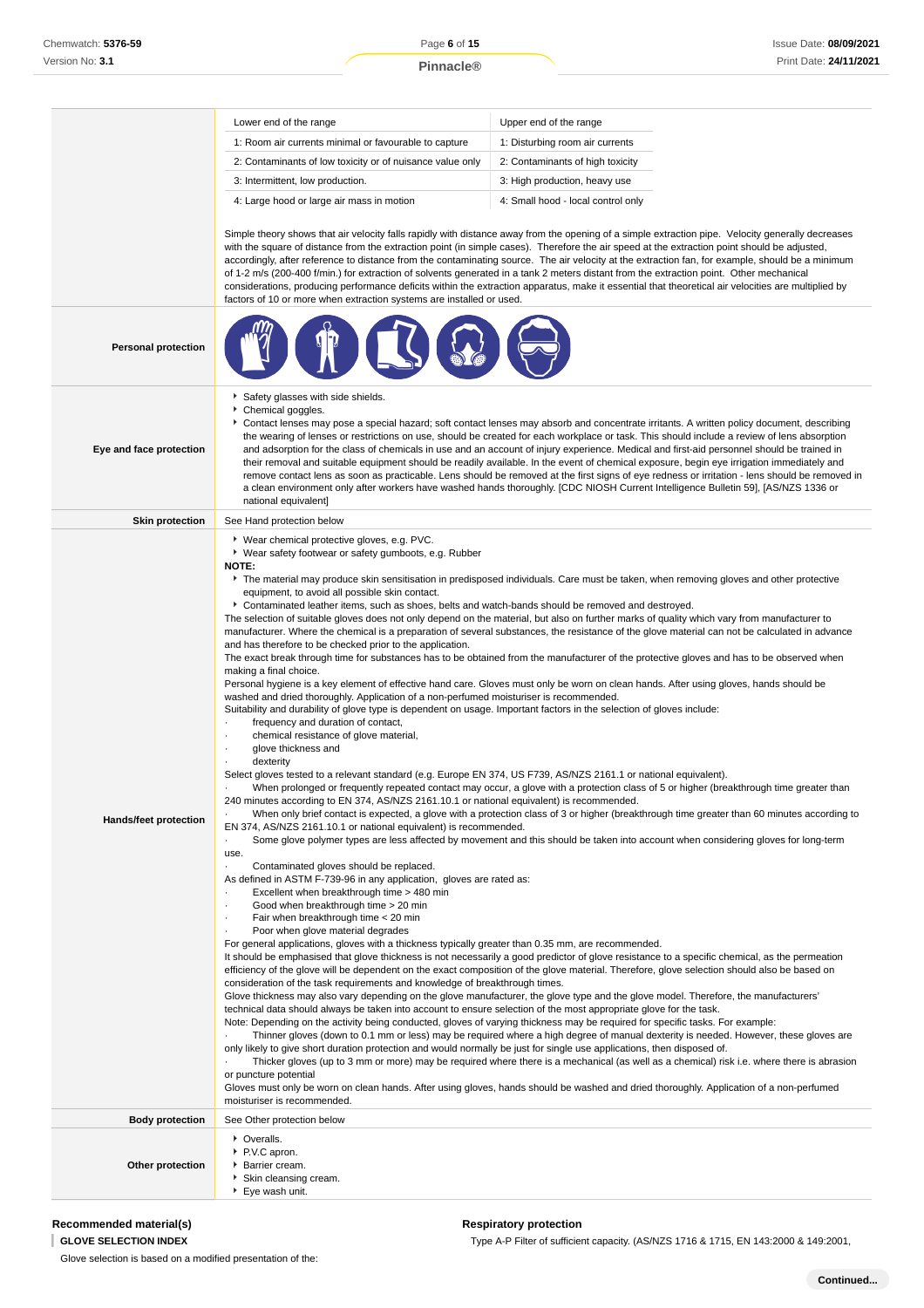### **"Forsberg Clothing Performance Index".**

 The effect(s) of the following substance(s) are taken into account in the **computergenerated** selection: Pinnacle®

| <b>Material</b>       | CPI |
|-----------------------|-----|
| <b>NATURAL RUBBER</b> | A   |
| NATURAL+NEOPRENE      | A   |
| <b>NEOPRENE</b>       | A   |
| NEOPRENE/NATURAL      | A   |
| <b>NITRILE</b>        | A   |
| NITRILE+PVC           | A   |
| PE/EVAL/PE            | A   |
| <b>PVC</b>            | A   |
| <b>TEFLON</b>         | A   |
| <b>PVA</b>            | B   |

\* CPI - Chemwatch Performance Index

A: Best Selection

B: Satisfactory; may degrade after 4 hours continuous immersion

C: Poor to Dangerous Choice for other than short term immersion

**NOTE**: As a series of factors will influence the actual performance of the glove, a final selection must be based on detailed observation. -

\* Where the glove is to be used on a short term, casual or infrequent basis, factors such as "feel" or convenience (e.g. disposability), may dictate a choice of gloves which might otherwise be unsuitable following long-term or frequent use. A qualified practitioner should be consulted.

#### ANSI Z88 or national equivalent)

Selection of the Class and Type of respirator will depend upon the level of breathing zone contaminant and the chemical nature of the contaminant. Protection Factors (defined as the ratio of contaminant outside and inside the mask) may also be important.

| Required<br>minimum<br>protection factor | Maximum gas/vapour<br>concentration present in air<br>p.p.m. (by volume) | Half-face<br>Respirator | <b>Full-Face</b><br>Respirator   |
|------------------------------------------|--------------------------------------------------------------------------|-------------------------|----------------------------------|
| up to 10                                 | 1000                                                                     | A-AUS /<br>Class1 P2    |                                  |
| up to 50                                 | 1000                                                                     | ٠                       | A-AUS/<br>Class 1 P <sub>2</sub> |
| up to 50                                 | 5000                                                                     | Airline *               |                                  |
| up to 100                                | 5000                                                                     | ٠                       | $A-2P2$                          |
| up to 100                                | 10000                                                                    | ٠                       | $A-3P2$                          |
| $100+$                                   |                                                                          |                         | Airline**                        |

\* - Continuous Flow \*\* - Continuous-flow or positive pressure demand A(All classes) = Organic vapours, B AUS or B1 = Acid gasses, B2 = Acid gas or hydrogen cyanide(HCN), B3 = Acid gas or hydrogen cyanide(HCN), E = Sulfur dioxide(SO2), G = Agricultural chemicals, K = Ammonia(NH3), Hg = Mercury, NO = Oxides of nitrogen,  $MB =$  Methyl bromide,  $AX =$  Low boiling point organic compounds(below 65 degC)

- Cartridge respirators should never be used for emergency ingress or in areas of unknown vapour concentrations or oxygen content.
- The wearer must be warned to leave the contaminated area immediately on detecting any odours through the respirator. The odour may indicate that the mask is not functioning properly, that the vapour concentration is too high, or that the mask is not properly fitted. Because of these limitations, only restricted use of cartridge respirators is considered appropriate.
- Cartridge performance is affected by humidity. Cartridges should be changed after 2 hr of continuous use unless it is determined that the humidity is less than 75%, in which case, cartridges can be used for 4 hr. Used cartridges should be discarded daily, regardless of the length of time used

# **SECTION 9 Physical and chemical properties**

### **Information on basic physical and chemical properties**

| Appearance                                      | Yellow-brown liquid suspension; dispersible in water. |                                            |                |
|-------------------------------------------------|-------------------------------------------------------|--------------------------------------------|----------------|
|                                                 |                                                       |                                            |                |
| <b>Physical state</b>                           | Liquid                                                | Relative density (Water = 1)               | Not Applicable |
| Odour                                           | Not Available                                         | Partition coefficient n-octanol<br>/ water | Not Available  |
| <b>Odour threshold</b>                          | Not Available                                         | Auto-ignition temperature (°C)             | Not Applicable |
| pH (as supplied)                                | $7.0 - 9.0$                                           | <b>Decomposition temperature</b>           | Not Applicable |
| Melting point / freezing point<br>(°C)          | Not Available                                         | Viscosity (cSt)                            | Not Available  |
| Initial boiling point and boiling<br>range (°C) | Not Available                                         | Molecular weight (g/mol)                   | Not Applicable |
| Flash point (°C)                                | Not Applicable                                        | <b>Taste</b>                               | Not Available  |
| <b>Evaporation rate</b>                         | Not Available                                         | <b>Explosive properties</b>                | Not Available  |
| Flammability                                    | Not Applicable                                        | <b>Oxidising properties</b>                | Not Available  |
| Upper Explosive Limit (%)                       | Not Applicable                                        | Surface Tension (dyn/cm or<br>$mN/m$ )     | Not Available  |
| Lower Explosive Limit (%)                       | Not Applicable                                        | <b>Volatile Component (%vol)</b>           | Not Available  |
| Vapour pressure (kPa)                           | Not Available                                         | Gas group                                  | Not Available  |
| Solubility in water                             | Miscible                                              | pH as a solution (%)                       | Not Available  |
| Vapour density (Air = 1)                        | Not Available                                         | VOC g/L                                    | Not Available  |

# **SECTION 10 Stability and reactivity**

| <b>Reactivity</b>                     | See section 7                                                                                                                        |
|---------------------------------------|--------------------------------------------------------------------------------------------------------------------------------------|
| <b>Chemical stability</b>             | • Unstable in the presence of incompatible materials.<br>▶ Product is considered stable.<br>Hazardous polymerisation will not occur. |
| Possibility of hazardous<br>reactions | See section 7                                                                                                                        |
| <b>Conditions to avoid</b>            | See section 7                                                                                                                        |
| Incompatible materials                | See section 7                                                                                                                        |
| Hazardous decomposition<br>products   | See section 5                                                                                                                        |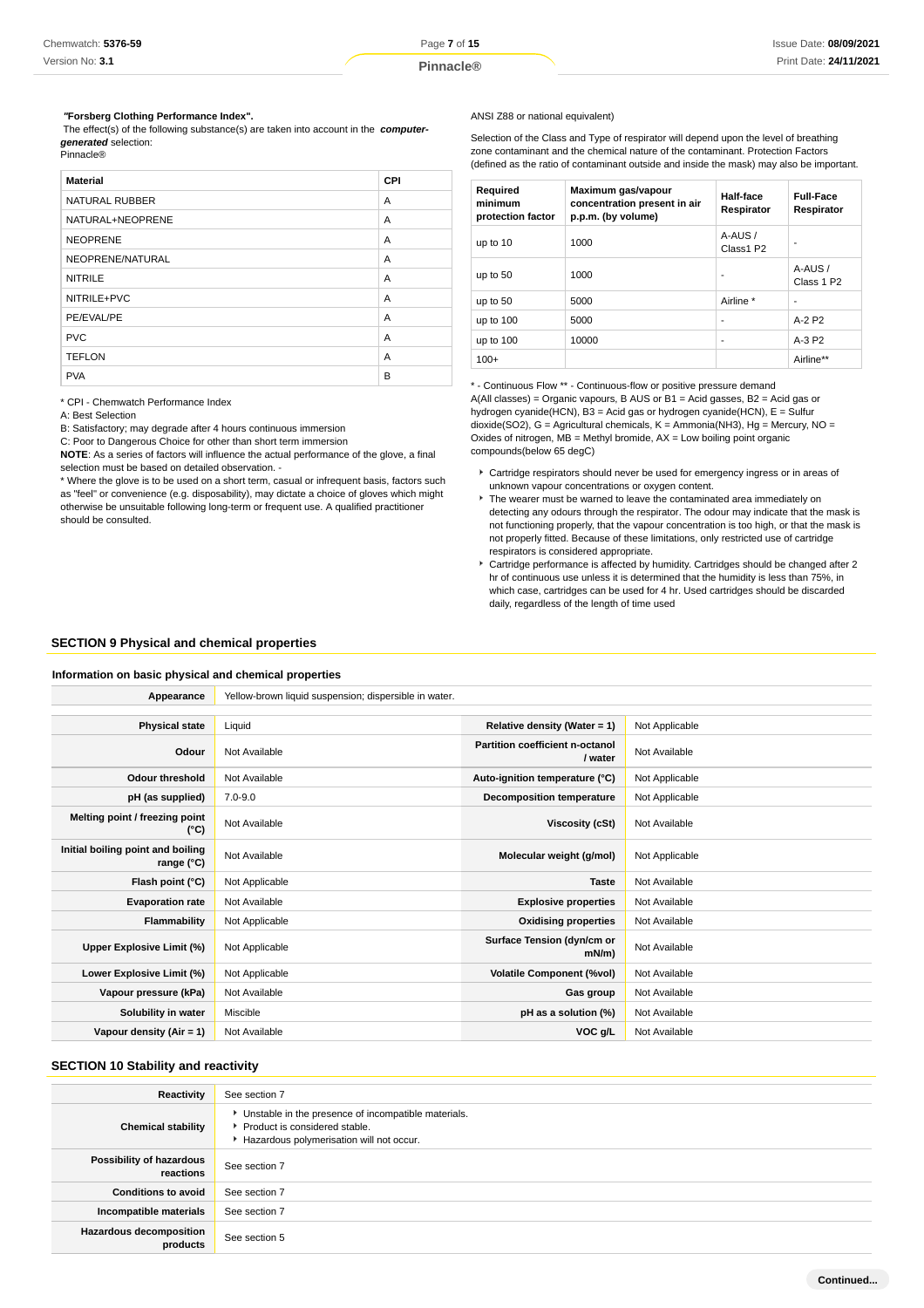### **SECTION 11 Toxicological information**

#### **Information on toxicological effects Inhaled** Strong evidence exists that exposure to the material may produce very serious irreversible damage (other than carcinogenesis, mutagenesis and teratogenesis) following a single exposure by inhalation. The material is not thought to produce respiratory irritation (as classified by EC Directives using animal models). Nevertheless inhalation of vapours, fumes or aerosols, especially for prolonged periods, may produce respiratory discomfort and occasionally, distress. Inhalation of vapours may cause drowsiness and dizziness. This may be accompanied by narcosis, reduced alertness, loss of reflexes, lack of coordination and vertigo. Exposure to aliphatic alcohols with more than 3 carbons may produce central nervous system effects such as headache, dizziness, drowsiness, muscle weakness, delirium, CNS depression, coma, seizure, and neurobehavioural changes. Symptoms are more acute with higher alcohols. Respiratory tract involvement may produce irritation of the mucosa, respiratory insufficiency, respiratory depression secondary to CNS depression, pulmonary oedema, chemical pneumonitis and bronchitis. Cardiovascular involvement may result in arrhythmias and hypotension. Gastrointestinal effects may include nausea and vomiting. Kidney and liver damage may result following massive exposures. The alcohols are potential irritants being, generally, stronger irritants than similar organic structures that lack functional groups (e.g. alkanes) but are much less irritating than the corresponding amines, aldehydes or ketones. Alcohols and glycols (diols) rarely represent serious hazards in the workplace, because their vapour concentrations are usually less than the levels which produce significant irritation which, in turn, produce significant central nervous system effects as well. Inhalation of dusts, generated by the material, during the course of normal handling, may produce toxic effects. **Ingestion** The principal concern with exposure to inorganic nitrate is its biological reduction to reactive and toxic nitrite. Nitrate itself is relatively harmless. Where bacteria are present and the environment is anaerobic, nitrate can be reduced to nitrite. The main site for this reaction is mouth and stomach, but nitrite formation in the lower intestine and in the bladder (urinary infection) may also be of some toxicological importance. Adults have tolerated large doses of nitrate as sodium and ammonium salt (> 100 mg NO3-/kg) in some cases repeated for several days for medical or experimental purposes with only minor effects in some subjects (light methaemoglobinaemia, diarrhoea, vomiting). Death and severe effects of nitrate ingestion are generally associated with doses above 10 g NO3-. Doses between 2 and 9 g NO3- have been reported to cause methaemoglobinaemia. These values correspond to 33 to 150 mg NO3-/kg The half-life in the body for an oral dose of nitrate to be approximately 5 hours. As blood absorption depends on food matrix and route of exposure, and as larger doses may increase the urinary excretion rate, the biological half-life for both nitrate and nitrite should be expected to be 3 to 8 hours.Nitrate does not accumulate in the body. The major acute toxic effect of nitrate and nitrite poisoning is methaemoglobinaemia. The lethal oral dose of nitrite for adults has been variously reported to be between 0.7 and 6 g NO2- (approximately 10 to 100 mg NO2-/kg). Lower doses may apply for children (especially neonates), the elderly and people with certain enzyme deficiencies. The first symptoms of oral nitrite poisoning develop within 15 to 45 minutes In humans, inorganic nitrites produce smooth muscle relaxation, methaemoglobinaemia and cyanosis.The primary effect of nitrite intoxication in animals is methaemoglobinaemia whilst secondary effects include vasodilation, relaxation of smooth muscle and lowering of blood pressure. Other nitrite-induced toxic effects include abdominal pain, diarrhoea, atrophied intestinal villi and apoptotic cell death in the intestinal crypts. Nitrite may also cause sudden fall in blood pressure due to its vasodilating properties.Nitrite has vasodilating properties, probably through transformation into nitric oxide (NO) or a NO-containing molecule acting as a signal factor for smooth muscle relaxation. Fatal poisonings in infants, resulting from ingestion of nitrates in water or spinach, have been reported. When sodium nitrite was administered in drinking water for 6 weeks (0.06-1%), mice showed a slight degeneration and spotty necrosis of hepatocytes and haemosiderin deposition in the liver, spleen and lymph nodes, indicating haemolysis. At 2%, mice died within 3 weeks. In rats, subject to the same treatment regime, abnormal blood and spleen colours, due to MHG, were seen in 0.5% and 1.0% treatment groups. Hepatic microsomal lipoperoxidation (as measured by malondialdehyde formation) was increased in male rats given 0.2% sodium nitrite in drinking water. Liver lysosomal enzymes (acid phosphatase aaand cathepsin) and superoxide dismutase activities were also increased. This data suggests that the nitrite stimulates generation of superoxide radicals in the liver causing damage to cellular and subcellular membranes. Decreased plasma vitamin E and greater reduced glutathione-per erythrocyte were also reported in male rats receiving sodium nitrite in drinking water. The substance and/or its metabolites may bind to haemoglobin inhibiting normal uptake of oxygen. This condition, known as "methaemoglobinemia", is a form of oxygen starvation (anoxia). Symptoms include cyanosis (a bluish discolouration skin and mucous membranes) and breathing difficulties. Symptoms may not be evident until several hours after exposure. At about 15% concentration of blood methaemoglobin there is observable cyanosis of the lips, nose and earlobes. Symptoms may be absent although euphoria, flushed face and headache are commonly experienced. At 25-40%, cyanosis is marked but little disability occurs other than that produced on physical exertion. At 40-60%, symptoms include weakness, dizziness, lightheadedness, increasingly severe headache, ataxia, rapid shallow respiration, drowsiness, nausea, vomiting, confusion, lethargy and stupor. Above 60% symptoms include dyspnea, respiratory depression, tachycardia or bradycardia, and convulsions. Levels exceeding 70% may be fatal. Effects on the nervous system characterise over-exposure to higher aliphatic alcohols. These include headache, muscle weakness, giddiness, ataxia, (loss of muscle coordination), confusion, delirium and coma. Gastrointestinal effects may include nausea, vomiting and diarrhoea. In the absence of effective treatment, respiratory arrest is the most common cause of death in animals acutely poisoned by the higher alcohols. Aspiration of liquid alcohols produces an especially toxic response as they are able to penetrate deeply in the lung where they are absorbed and may produce pulmonary injury. Those possessing lower viscosity elicit a greater response. The result is a high blood level and prompt death at doses otherwise tolerated by ingestion without aspiration. In general the secondary alcohols are less toxic than the corresponding primary isomers. As a general observation, alcohols are more powerful central nervous system depressants than their aliphatic analogues. In sequence of decreasing depressant potential, tertiary alcohols with multiple substituent OH groups are more potent than secondary alcohols, which, in turn, are more potent than primary alcohols. The potential for overall systemic toxicity increases with molecular weight (up to C7), principally because the water solubility is diminished and lipophilicity is increased. Within the homologous series of aliphatic alcohols, narcotic potency may increase even faster than lethality Only scanty toxicity information is available about higher homologues of the aliphatic alcohol series (greater than C7) but animal data establish that lethality does not continue to increase with increasing chain length. Aliphatic alcohols with 8 carbons are less toxic than those immediately preceding them in the series. 10 -Carbon n-decyl alcohol has low toxicity as do the solid fatty alcohols (e.g. lauryl, myristyl, cetyl and stearyl). However the rat aspiration test suggests that decyl and melted dodecyl (lauryl) alcohols are dangerous if they enter the trachea. In the rat even a small quantity (0.2 ml) of these behaves like a hydrocarbon solvent in causing death from pulmonary oedema. Primary alcohols are metabolised to corresponding aldehydes and acids; a significant metabolic acidosis may occur. Secondary alcohols are converted to ketones, which are also central nervous system depressants and which, in he case of the higher homologues persist in the blood for many hours. Tertiary alcohols are metabolised slowly and incompletely so their toxic effects are generally persistent. for ethylene glycol: Ingestion symptoms include respiratory failure, central nervous depression, cardiovascular collapse, pulmonary oedema, acute kidney failure, and even brain damage. Ingestion of 100 ml has caused death. (ChemInfo) Toxicity of ethylene glycol to human (KB) cell cultures has been reported as less than that of ethanol. (NIOSHTIC) Ethylene glycol produces a three-stage response with the severity of each stage dependent on the amount of ingestion. Hepatic damage is usually minimal. Central nervous system depression characterise the first 12 hours post ingestion. Transient exhilaration occurs without the odour of ethanol.

Gastrointestinal complaints include nausea and vomiting. Acidosis, coma, convulsions and myoclonic jerks may also be evident. The optic fundus is usually normal although the presence of papilloedema may confuse the presentation with that produced by methanol. Nystagmus and opthalmoplegias may appear.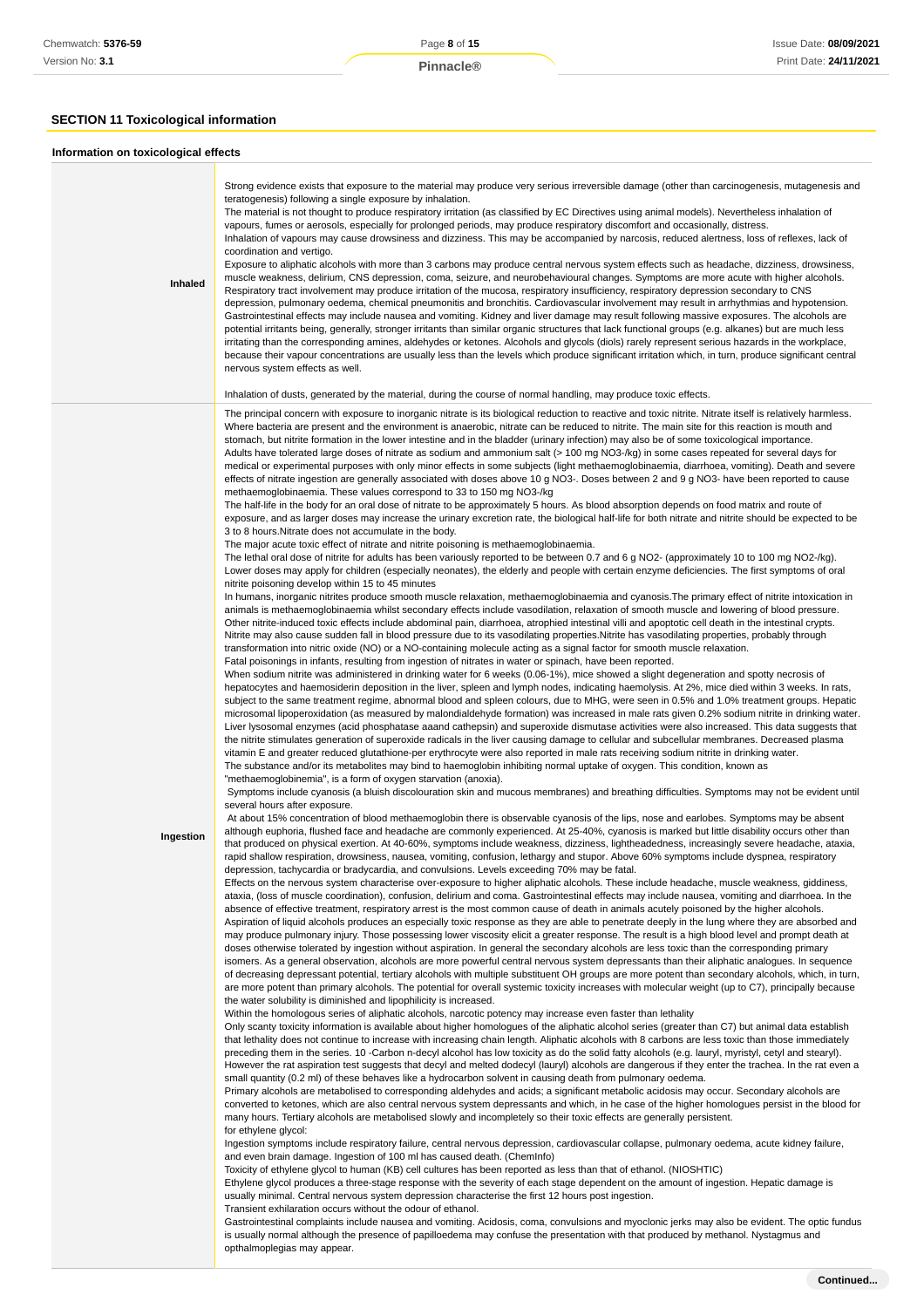|                     | Cardiopulmonary effects are seen 12-24 hours post-ingestion and are characterised by tachycardia, tachypnea, and mild hypertension.<br>Congestive heart failure and circulatory collapse may occur in severe intoxications.<br>Renal effects are seen 24-72 hours post-ingestion and are characterised by oliguria, flank pain, acute tubular necrosis, renal failure, and rarely,<br>bone marrow arrest. Renal damage may be permanent.<br>Toxic effects of ethylene glycol are similar to those produced by ethanol but ethylene glycol produces toxic metabolites. Metabolic acidosis and<br>anion gap result primarily from glycolic acid formation and some lactic<br>acid formation. The citric acid cycle is inhibited as a result of reduced NAD/NADH ratios and to a limited extent, the formation of oxalic acid, and<br>to metabolic acidosis. Oxalate formation produces myocardial depression and acute tubular necrosis. Glycoaldehyde, glycolic acid and glyoxylic<br>acid may contribute to CNS depression and may also produce renal toxicity by producing renal oedema. Hypocalcaemia may result from<br>chelation by oxalate. Oxalic acid, glycoxalic acid, glycoaldehyde and formic acid appear to form to only a limited degree during intoxication.<br>Oral administration to pregnant mice and rats produced birth defects amongst the off-spring.<br>Accidental ingestion of the material may be damaging to the health of the individual.                                                                                                                                                                                                                                                                                                                                                                                                                                                                                                                                                                                                                                                                                                                                                                                                                                                                                                                                                                                                                                                                                                                                                                                                                                                                                                                                                                                                                                                                                                                                                                                                                                                                                                                                                                                                                                                                                                                                                                                                                                                                                                                                                                                                                                                                                                                                                                                                                                                                                                                                                                                                                                                                                                                                                                                                                                                                                                                                                                                                                                                                                                                                                                                                                                                                                                                                                                                                                                                                                                                                                                                                                                                                                                                                                                                                                                                                                                                                                                                                                                                                                                                                                                                                                                                                                                                                                                                                                                                                                                                                                                                                                                                                                                                                                                                                                                                                                                                                                                                                                                                                                                                                                                                                                                                                                                                                                                                                                          |
|---------------------|---------------------------------------------------------------------------------------------------------------------------------------------------------------------------------------------------------------------------------------------------------------------------------------------------------------------------------------------------------------------------------------------------------------------------------------------------------------------------------------------------------------------------------------------------------------------------------------------------------------------------------------------------------------------------------------------------------------------------------------------------------------------------------------------------------------------------------------------------------------------------------------------------------------------------------------------------------------------------------------------------------------------------------------------------------------------------------------------------------------------------------------------------------------------------------------------------------------------------------------------------------------------------------------------------------------------------------------------------------------------------------------------------------------------------------------------------------------------------------------------------------------------------------------------------------------------------------------------------------------------------------------------------------------------------------------------------------------------------------------------------------------------------------------------------------------------------------------------------------------------------------------------------------------------------------------------------------------------------------------------------------------------------------------------------------------------------------------------------------------------------------------------------------------------------------------------------------------------------------------------------------------------------------------------------------------------------------------------------------------------------------------------------------------------------------------------------------------------------------------------------------------------------------------------------------------------------------------------------------------------------------------------------------------------------------------------------------------------------------------------------------------------------------------------------------------------------------------------------------------------------------------------------------------------------------------------------------------------------------------------------------------------------------------------------------------------------------------------------------------------------------------------------------------------------------------------------------------------------------------------------------------------------------------------------------------------------------------------------------------------------------------------------------------------------------------------------------------------------------------------------------------------------------------------------------------------------------------------------------------------------------------------------------------------------------------------------------------------------------------------------------------------------------------------------------------------------------------------------------------------------------------------------------------------------------------------------------------------------------------------------------------------------------------------------------------------------------------------------------------------------------------------------------------------------------------------------------------------------------------------------------------------------------------------------------------------------------------------------------------------------------------------------------------------------------------------------------------------------------------------------------------------------------------------------------------------------------------------------------------------------------------------------------------------------------------------------------------------------------------------------------------------------------------------------------------------------------------------------------------------------------------------------------------------------------------------------------------------------------------------------------------------------------------------------------------------------------------------------------------------------------------------------------------------------------------------------------------------------------------------------------------------------------------------------------------------------------------------------------------------------------------------------------------------------------------------------------------------------------------------------------------------------------------------------------------------------------------------------------------------------------------------------------------------------------------------------------------------------------------------------------------------------------------------------------------------------------------------------------------------------------------------------------------------------------------------------------------------------------------------------------------------------------------------------------------------------------------------------------------------------------------------------------------------------------------------------------------------------------------------------------------------------------------------------------------------------------------------------------------------------------------------------------------------------------------------------------------------------------------------------------------------------------------------------------------------------------------------------------------------------------------------------------------------------------------------------------------------------------------------------------------------------------------------------------------------------------------------------------------------------------------------|
| <b>Skin Contact</b> | Limited evidence exists, or practical experience predicts, that the material either produces inflammation of the skin in a substantial number of<br>individuals following direct contact, and/or produces significant inflammation when applied to the healthy intact skin of animals, for up to four<br>hours, such inflammation being present twenty-four hours or more after the end of the exposure period. Skin irritation may also be present after<br>prolonged or repeated exposure; this may result in a form of contact dermatitis (nonallergic). The dermatitis is often characterised by skin<br>redness (erythema) and swelling (oedema) which may progress to blistering (vesiculation), scaling and thickening of the epidermis. At the<br>microscopic level there may be intercellular oedema of the spongy layer of the skin (spongiosis) and intracellular oedema of the epidermis.<br>Most liquid alcohols appear to act as primary skin irritants in humans. Significant percutaneous absorption occurs in rabbits but not apparently in<br>man.<br>Open cuts, abraded or irritated skin should not be exposed to this material<br>Entry into the blood-stream through, for example, cuts, abrasions, puncture wounds or lesions, may produce systemic injury with harmful effects.<br>Examine the skin prior to the use of the material and ensure that any external damage is suitably protected.<br>Skin contact with the material may damage the health of the individual; systemic effects may result following absorption.                                                                                                                                                                                                                                                                                                                                                                                                                                                                                                                                                                                                                                                                                                                                                                                                                                                                                                                                                                                                                                                                                                                                                                                                                                                                                                                                                                                                                                                                                                                                                                                                                                                                                                                                                                                                                                                                                                                                                                                                                                                                                                                                                                                                                                                                                                                                                                                                                                                                                                                                                                                                                                                                                                                                                                                                                                                                                                                                                                                                                                                                                                                                                                                                                                                                                                                                                                                                                                                                                                                                                                                                                                                                                                                                                                                                                                                                                                                                                                                                                                                                                                                                                                                                                                                                                                                                                                                                                                                                                                                                                                                                                                                                                                                                                                                                                                                                                                                                                                                                                                                                                                                                                                                                                                                                                                                                        |
| Eye                 | Evidence exists, or practical experience predicts, that the material may cause eye irritation in a substantial number of individuals and/or may<br>produce significant ocular lesions which are present twenty-four hours or more after instillation into the eye(s) of experimental animals.<br>Repeated or prolonged eye contact may cause inflammation characterised by temporary redness (similar to windburn) of the conjunctiva<br>(conjunctivitis); temporary impairment of vision and/or other transient eye damage/ulceration may occur.                                                                                                                                                                                                                                                                                                                                                                                                                                                                                                                                                                                                                                                                                                                                                                                                                                                                                                                                                                                                                                                                                                                                                                                                                                                                                                                                                                                                                                                                                                                                                                                                                                                                                                                                                                                                                                                                                                                                                                                                                                                                                                                                                                                                                                                                                                                                                                                                                                                                                                                                                                                                                                                                                                                                                                                                                                                                                                                                                                                                                                                                                                                                                                                                                                                                                                                                                                                                                                                                                                                                                                                                                                                                                                                                                                                                                                                                                                                                                                                                                                                                                                                                                                                                                                                                                                                                                                                                                                                                                                                                                                                                                                                                                                                                                                                                                                                                                                                                                                                                                                                                                                                                                                                                                                                                                                                                                                                                                                                                                                                                                                                                                                                                                                                                                                                                                                                                                                                                                                                                                                                                                                                                                                                                                                                                                                                                           |
| Chronic             | Repeated or long-term occupational exposure is likely to produce cumulative health effects involving organs or biochemical systems.<br>Practical experience shows that skin contact with the material is capable either of inducing a sensitisation reaction in a substantial number of<br>individuals, and/or of producing a positive response in experimental animals.<br>Substances that can cause occupational asthma (also known as asthmagens and respiratory sensitisers) can induce a state of specific airway<br>hyper-responsiveness via an immunological, irritant or other mechanism. Once the airways have become hyper-responsive, further exposure to<br>the substance, sometimes even to tiny quantities, may cause respiratory symptoms. These symptoms can range in severity from a runny nose to<br>asthma. Not all workers who are exposed to a sensitiser will become hyper-responsive and it is impossible to identify in advance who are likely to<br>become hyper-responsive.<br>Substances than can cuase occupational asthma should be distinguished from substances which may trigger the symptoms of asthma in people<br>with pre-existing air-way hyper-responsiveness. The latter substances are not classified as asthmagens or respiratory sensitisers<br>Wherever it is reasonably practicable, exposure to substances that can cuase occupational asthma should be prevented. Where this is not<br>possible the primary aim is to apply adequate standards of control to prevent workers from becoming hyper-responsive.<br>Activities giving rise to short-term peak concentrations should receive particular attention when risk management is being considered. Health<br>surveillance is appropriate for all employees exposed or liable to be exposed to a substance which may cause occupational asthma and there<br>should be appropriate consultation with an occupational health professional over the degree of risk and level of surveillance.<br>Harmful: danger of serious damage to health by prolonged exposure through inhalation, in contact with skin and if swallowed.<br>Serious damage (clear functional disturbance or morphological change which may have toxicological significance) is likely to be caused by<br>repeated or prolonged exposure. As a rule the material produces, or contains a substance which produces severe lesions. Such damage may<br>become apparent following direct application in subchronic (90 day) toxicity studies or following sub-acute (28 day) or chronic (two-year) toxicity<br>tests.<br>Exposure to the material may cause concerns for humans owing to possible developmental toxic effects, generally on the basis that results in<br>appropriate animal studies provide strong suspicion of developmental toxicity in the absence of signs of marked maternal toxicity, or at around<br>the same dose levels as other toxic effects but which are not a secondary non-specific consequence of other toxic effects.<br>On the basis, primarily, of animal experiments, concern has been expressed by at least one classification body that the material may produce<br>carcinogenic or mutagenic effects; in respect of the available information, however, there presently exists inadequate data for making a<br>satisfactory assessment.<br>There is some evidence to provide a presumption that human exposure to the material may result in impaired fertility on the basis of: some<br>evidence in animal studies of impaired fertility in the absence of toxic effects, or evidence of impaired fertility occurring at around the same dose<br>levels as other toxic effects but which is not a secondary non-specific consequence of other toxic effects.<br>Chronic exposure to nitro compounds of aromatic hydrocarbons have been known to cause liver and kidney damage with production of acute<br>yellow atrophy, toxic hepatitis and fatty degeneration of the kidneys.<br>[OHS 24320]<br>The major concern of possible long-term effects of exposure to nitrate and nitrite is associated with formation of nitroso compounds, many of<br>which are carcinogenic. This formation may take place wherever nitrite and nitrosable compounds are present, but it is favoured by acidic<br>conditions or the presence of some bacteria. The gastrointestinal tract and especially the stomach is regarded as the main formation site, but<br>nitrosation reactions can also take place in an infected urinary bladder.<br>Nitrite is mutagenic in a number of in vitro assays against microorganisms or cultured mammalian cells. Nitrates show no mutagenic activity in<br>microbial tests under aerobic conditions. Activity has been reported under anaerobic conditions, probably due to reduction of nitrate into nitrite<br>The mutagenic effects of nitrites were observed in an in vivo and in vitro experiment using Syrian hamsters. In vivo assays have been equivocal,<br>both positive and negative results having been reported<br>Exposure to sodium nitrite in drinking water resulted in an increased incidence of epithelial hyperplasia in the forestomach of male and female<br>rats and in the glandular stomach of male mice.<br>There was equivocal evidence of carcinogenic activity of sodium nitrite in female B6C3F1 mice based on the positive trend in the incidences of<br>squamous cell papillomas or carcinomas (combined) of the forestomach. There was no evidence of carcinogenic activity in male and female<br>F344/N rats or B6C3F1 male mice exposed to 750, 1500 or 3000 ppm.<br>NTP Technical Report Series No. 495, May 2001<br>Under certain conditions, nitrites can react with secondary amines, either alone or in biological systems, to form carcinogenic nitrosamines.<br>Sodium nitrite (60 mg/kg) administered in drinking water to pregnant guinea pigs produced maternal anaemia and increased the incidences of<br>abortion and foetal mortality. Administration of 2000-3000 mg/l sodium nitrite in drinking water, to pregnant rats, produced 30-53% foetal mortality.<br>In rat dams given 0.025-0.5% in feed, sodium nitrite caused an increase in foetal and pup mortality and decreases in pre-weanling body weights.<br>Human volunteers exposed to ethylene glycol, 20 to 22 hours/day at mean daily concentrations ranging form 1.4 to 27 ppm for about 4 weeks<br>complained of throat irritation, mild headache and low backache. Complaints became marked when the concentration in the exposure chamber<br>was raised above 56 mg/m3 for part of the day. The most common complaint was irritation of the upper respiratory tract. Concentrations above<br>80 ppm were intolerable with a burning sensation along the trachea and a burning cough. Excessively exposed workers have reported<br>drowsiness. |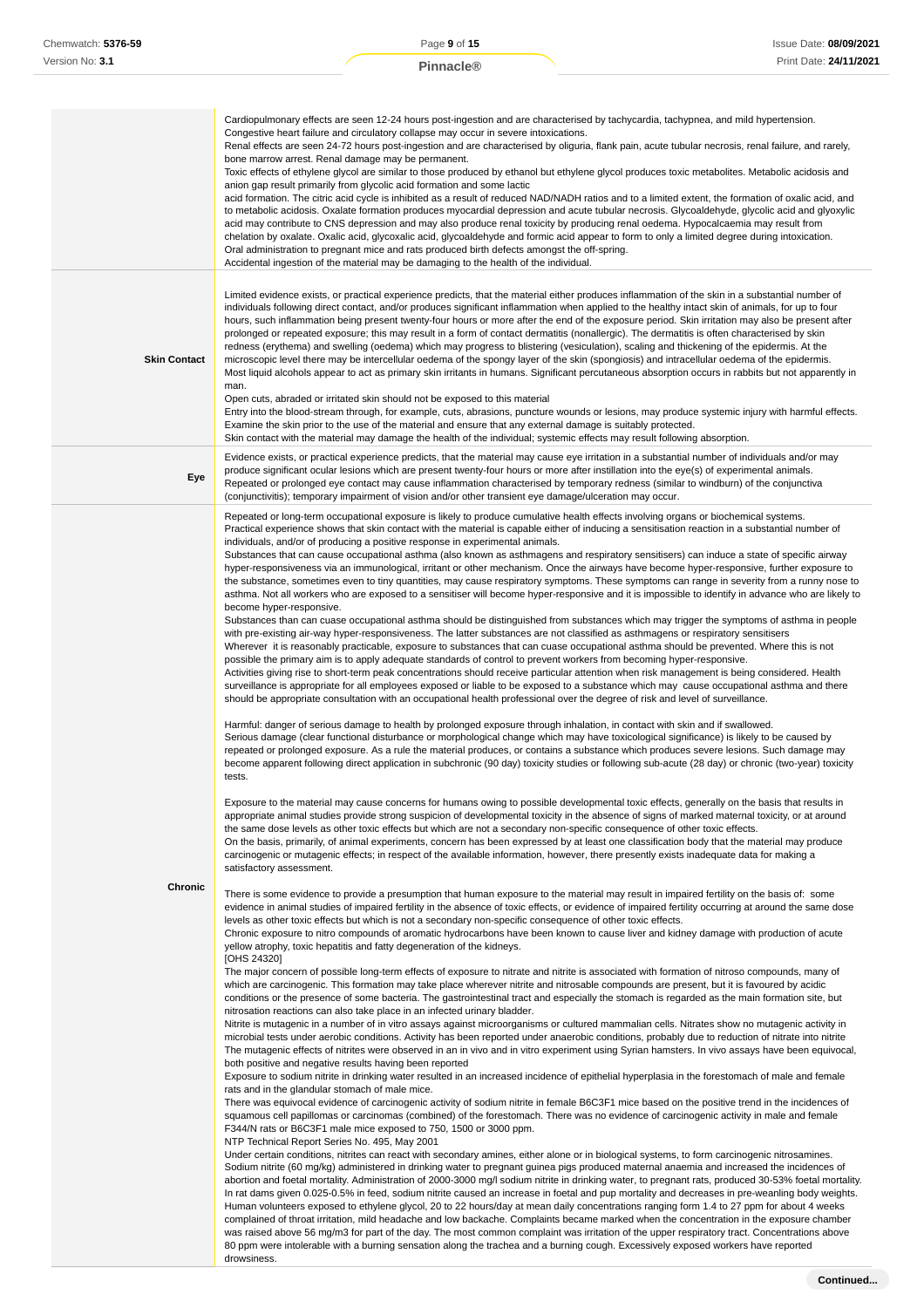| Pinnacle®       | <b>TOXICITY</b>                                                                                                                                                                                                                                                                                                                                                                                                                                                                                                                                                                                                                          | <b>IRRITATION</b>                                    |
|-----------------|------------------------------------------------------------------------------------------------------------------------------------------------------------------------------------------------------------------------------------------------------------------------------------------------------------------------------------------------------------------------------------------------------------------------------------------------------------------------------------------------------------------------------------------------------------------------------------------------------------------------------------------|------------------------------------------------------|
|                 | Not Available                                                                                                                                                                                                                                                                                                                                                                                                                                                                                                                                                                                                                            | Not Available                                        |
|                 | <b>TOXICITY</b>                                                                                                                                                                                                                                                                                                                                                                                                                                                                                                                                                                                                                          | <b>IRRITATION</b>                                    |
|                 | dermal (rat) LD50: >200 mg/kg $[2]$                                                                                                                                                                                                                                                                                                                                                                                                                                                                                                                                                                                                      | Eye (rabbit): SEVERE *                               |
| fluazinam       | Inhalation(Rat) LC50; 0.47 mg/L4h <sup>[2]</sup>                                                                                                                                                                                                                                                                                                                                                                                                                                                                                                                                                                                         | Skin (rabbit): SEVERE *                              |
|                 | Oral(Rat) LD50; >5000 mg/kg <sup>[2]</sup>                                                                                                                                                                                                                                                                                                                                                                                                                                                                                                                                                                                               |                                                      |
|                 | <b>TOXICITY</b>                                                                                                                                                                                                                                                                                                                                                                                                                                                                                                                                                                                                                          | <b>IRRITATION</b>                                    |
|                 | dermal (mouse) LD50: >3500 mg/kg[1]                                                                                                                                                                                                                                                                                                                                                                                                                                                                                                                                                                                                      | Eye (rabbit): 100 mg/1h - mild                       |
|                 | Oral(Rat) LD50; >2000 mg/kg <sup>[2]</sup>                                                                                                                                                                                                                                                                                                                                                                                                                                                                                                                                                                                               | Eye (rabbit): $12 \text{ ma/m}3/3D$                  |
|                 |                                                                                                                                                                                                                                                                                                                                                                                                                                                                                                                                                                                                                                          | Eye (rabbit): 1440mg/6h-moderate                     |
| ethylene glycol |                                                                                                                                                                                                                                                                                                                                                                                                                                                                                                                                                                                                                                          | Eye (rabbit): 500 mg/24h - mild                      |
|                 |                                                                                                                                                                                                                                                                                                                                                                                                                                                                                                                                                                                                                                          | Eye: no adverse effect observed (not irritating)[1]  |
|                 |                                                                                                                                                                                                                                                                                                                                                                                                                                                                                                                                                                                                                                          | Skin (rabbit): 555 mg(open)-mild                     |
|                 |                                                                                                                                                                                                                                                                                                                                                                                                                                                                                                                                                                                                                                          | Skin: no adverse effect observed (not irritating)[1] |
| Legend:         | 1. Value obtained from Europe ECHA Registered Substances - Acute toxicity 2.* Value obtained from manufacturer's SDS. Unless otherwise<br>specified data extracted from RTECS - Register of Toxic Effect of chemical Substances                                                                                                                                                                                                                                                                                                                                                                                                          |                                                      |
|                 |                                                                                                                                                                                                                                                                                                                                                                                                                                                                                                                                                                                                                                          |                                                      |
|                 | ADI: 0.004 mg/kg/day NOEL: 0.4 mg/kg/day Patch testing on 10 volunteers showed that the product caused a type IV allergic reation. Symptoms<br>observed include localised swelling itchiness and red spots in affected skin regions. Once exposure had stopped full recovery occurs within a<br>short period of time. * NuFarm NZ SDS Shirlan Sensitising in quinea pig assay<br>The following information refers to contact allergens as a group and may not be specific to this product.<br>Contact allergies quickly manifest themselves as contact eczema, more rarely as urticaria or Quincke's oedema. The pathogenesis of contact |                                                      |

eczema involves a cell-mediated (T lymphocytes) immune reaction of the delayed type. Other allergic skin reactions, e.g. contact urticaria, involve antibody-mediated immune reactions. The significance of the contact allergen is not simply determined by its sensitisation potential: the distribution of the substance and the opportunities for contact with it are equally important. A weakly sensitising substance which is widely distributed can be a more important allergen than one with stronger sensitising potential with which few individuals come into contact. From a clinical point of view, substances are noteworthy if they produce an allergic test reaction in more than 1% of the persons tested. Substances that interfere with oxidative phosphorylation could produce severe side effects. Even though there are marketed drugs that inhibit

**FLUAZINAM**

**ETHYLENE GLYCOL**

mitochondrial activity, three of these drugs have been withdrawn by the U.S. Food and Drug Administration since 1994 due to mitochondrial side effects. Although cells can tolerate diminished mitochondrial activity as long as a minimal capacity is maintained, a loss of mitochondrial function can make cells increasingly unable to respond to other stress factors that eventually results in necrosis or apoptosis, depending on the rate of decline. Mitochondrial impairment (mitotoxicity) typically affects tissues with higher aerobic activity, such as the kidney or heart, or the liver, which is exposed to higher concentrations of drugs. Besides these tissue-specific effects, mitochondrially-toxic compounds are more likely to display drug-drug interactions. The disruption of cell function that accompanies mitotoxicity can cause both mild and severe problems in people. The most commonly observed

symptom is muscle weakness, or myopathy. Others include peripheral neuropathy (numbness in the fingers and toes) and pancreatitis (inflammation of the pancreas), with the most severe being lactic acidosis, in which a build-up of lactic acid in the tissues of the body leads to loss of energy, organ failure, and eventually death

These effects are often revealed in large phase III trials, because for rare occurrences, statistically more than 10,000 patients would have to be exposed before the probability of the event occurring becomes significant.

[Estimated Lethal Dose (human) 100 ml; RTECS quoted by Orica] Substance is reproductive effector in rats (birth defects). Mutagenic to rat cells. For ethylene glycol:

Ethylene glycol is quickly and extensively absorbed through the gastrointestinal tract. Limited information suggests that it is also absorbed through the respiratory tract; dermal absorption is apparently slow. Following absorption, ethylene glycol is distributed throughout the body according to total body water. In most mammalian species, including humans, ethylene glycol is initially metabolised by alcohol. dehydrogenase to form glycolaldehyde, which is rapidly converted to glycolic acid and glyoxal by aldehyde oxidase and aldehyde dehydrogenase. These metabolites are oxidised to glyoxylate; glyoxylate may be further metabolised to formic acid, oxalic acid, and glycine. Breakdown of both glycine and formic acid can generate CO2, which is one of the major elimination products of ethylene glycol. In addition to exhaled CO2, ethylene glycol is eliminated in the urine as both the parent compound and glycolic acid. Elimination of ethylene glycol from the

plasma in both humans and laboratory animals is rapid after oral exposure; elimination half-lives are in the range of 1-4 hours in most species tested. **Respiratory Effects.** Respiratory system involvement occurs 12-24 hours after ingestion of sufficient amounts of ethylene glycol and is

considered to be part of a second stage in ethylene glycol poisoning The symptoms include hyperventilation, shallow rapid breathing, and generalized pulmonary edema with calcium oxalate crystals occasionally present in the lung parenchyma. Respiratory system involvement appears to be dose-dependent and occurs concomitantly with cardiovascular changes. Pulmonary infiltrates and other changes compatible with adult respiratory distress syndrome (ARDS) may characterise the second stage of ethylene glycol poisoning Pulmonary oedema can be secondary to cardiac failure, ARDS, or aspiration of gastric contents. Symptoms related to acidosis such as hyperpnea and tachypnea are frequently observed; however, major respiratory morbidities such as pulmonary edema and bronchopneumonia are relatively rare and usually only observed with extreme poisoning (e.g., in only 5 of 36 severely poisoned cases).

**Cardiovascular Effects.** Cardiovascular system involvement in humans occurs at the same time as respiratory system involvement, during the second phase of oral ethylene glycol poisoning, which is 12- 24 hours after acute exposure. The symptoms of cardiac involvement include tachycardia, ventricular gallop and cardiac enlargement. Ingestion of ethylene glycol may also cause hypertension or hypotension, which may progress to cardiogenic shock. Myocarditis has been observed at autopsy in cases of people who died following acute ingestion of ethylene glycol. As in the case of respiratory effects, cardiovascular involvement occurs with ingestion of relatively high doses of ethylene glycol. Nevertheless, circulatory disturbances are a rare occurrence, having been reported in only 8 of 36 severely poisoned cases.Therefore, it appears that acute exposure to high levels of ethylene glycol can cause serious cardiovascular effects in humans. The effects of a long-term, low-dose exposure are unknown.

**Gastrointestinal Effects.** Nausea, vomiting with or without blood, pyrosis, and abdominal cramping and pain are common early effects of acute ethylene glycol ingestion. Acute effects of ethylene glycol ingestion in one patient included intermittent diarrhea and abdominal pain, which were attributed to mild colonic ischaemia; severe abdominal pain secondary to colonic stricture and perforation developed 3 months after ingestion, and histology of the resected colon showed birefringent crystals highly suggestive of oxalate deposition.

**Musculoskeletal Effects.** Reported musculoskeletal effects in cases of acute ethylene glycol poisoning have included diffuse muscle tenderness and myalgias associated with elevated serum creatinine phosphokinase levels, and myoclonic jerks and tetanic contractions associated with hypocalcaemia.

**Hepatic Effects.** Central hydropic or fatty degeneration, parenchymal necrosis, and calcium oxalate crystals in the liver have been observed at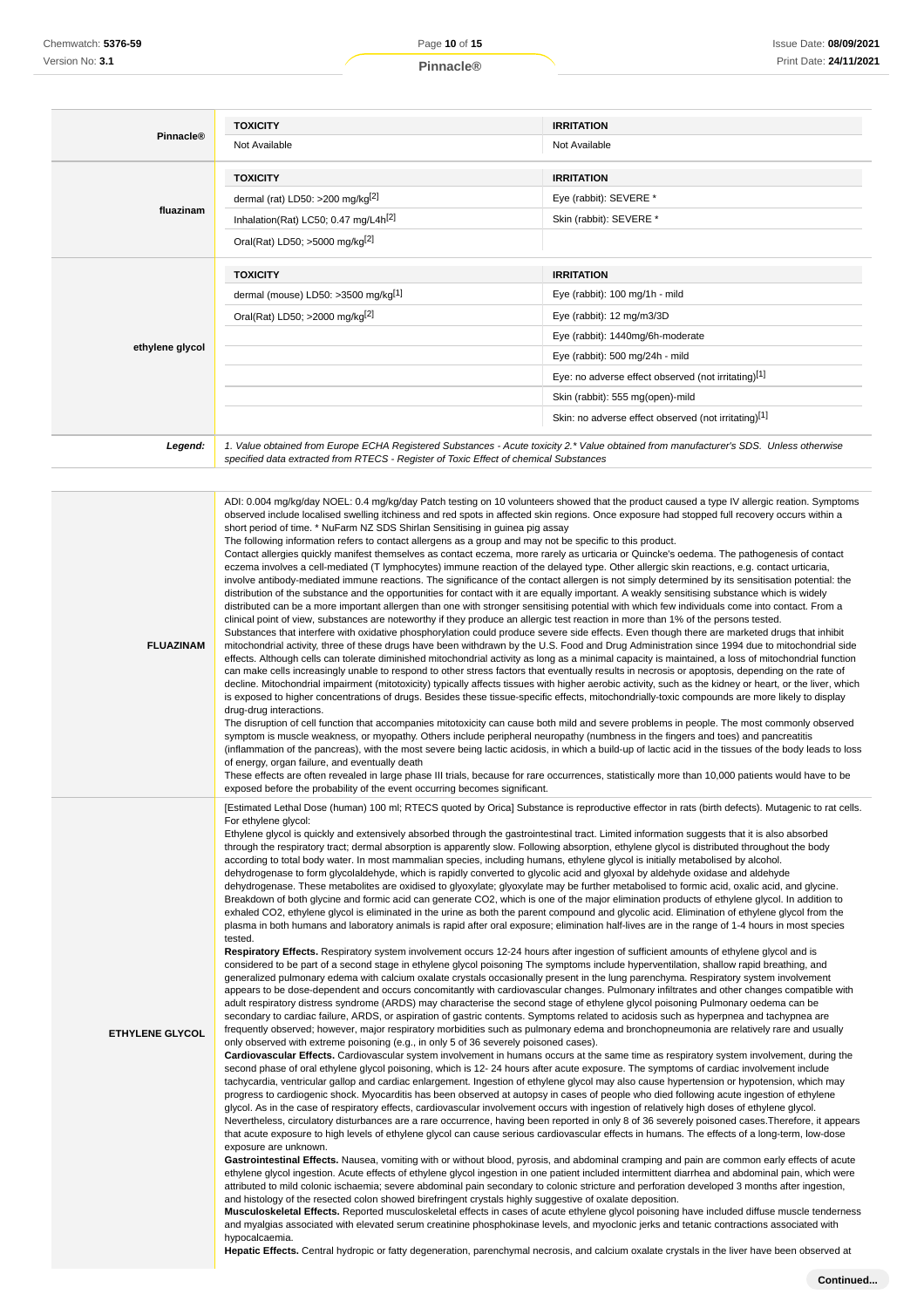| autopsy in cases of people who died following acute ingestion of ethylene glycol. |
|-----------------------------------------------------------------------------------|
|                                                                                   |

**Renal Effects.** Adverse renal effects after ethylene glycol ingestion in humans can be observed during the third stage of ethylene glycol toxicity 24-72 hours after acute exposure. The hallmark of renal toxicity is the presence of birefringent calcium oxalate monohydrate crystals deposited in renal tubules and their presence in urine after ingestion of relatively high amounts of ethylene glycol. Other signs of nephrotoxicity can include tubular cell degeneration and necrosis and tubular interstitial inflammation. If untreated, the degree of renal damage caused by high doses of ethylene glycol progresses and leads to haematuria, proteinuria, decreased renal function, oliguria, anuria , and ultimately renal failure. These changes in the kidney are linked to acute tubular necrosis but normal or near normal renal function can return with adequate supportive therapy. **Metabolic Effects.** One of the major adverse effects following acute oral exposure of humans to ethylene glycol involves metabolic changes. These changes occur as early as 12 hours after ethylene glycol exposure. Ethylene glycol intoxication is accompanied by metabolic acidosis which is manifested by decreased pH and bicarbonate content of serum and other bodily fluids caused by accumulation of excess glycolic acid. Other characteristic metabolic effects of ethylene glycol poisoning are increased serum anion gap, increased osmolal gap, and hypocalcaemia. Serum anion gap is calculated from concentrations of sodium, chloride, and bicarbonate, is normally 12-16 mM, and is typically elevated after ethylene glycol ingestion due to increases in unmeasured metabolite anions (mainly glycolate). **Neurological Effects:** Adverse neurological reactions are among the first symptoms to appear in humans after ethylene glycol ingestion. These early neurotoxic effects are also the only symptoms attributed to unmetabolised ethylene glycol. Together with metabolic changes, they occur during the period of 30 minutes to 12 hours after exposure and are considered to be part of the first stage in ethylene glycol intoxication. In cases of acute intoxication, in which a large amount of ethylene glycol is ingested over a very short time period, there is a progression of neurological

manifestations which, if not treated, may lead to generalized seizures and coma. Ataxia, slurred speech, confusion, and somnolence are common during the initial phase of ethylene glycol intoxication as are irritation, restlessness, and disorientation. Cerebral edema and crystalline deposits of calcium oxalate in the walls of small blood vessels in the brain were found at autopsy in people who died after acute ethylene glycol ingestion. Effects on cranial nerves appear late (generally 5-20 days post-ingestion), are relatively rare, and according to some investigators constitute a fourth, late cerebral phase in ethylene glycol intoxication. Clinical manifestations of the cranial neuropathy commonly involve lower motor neurons of the facial and bulbar nerves and are reversible over many months.

**Reproductive Effects:** Reproductive function after intermediate-duration oral exposure to ethylene glycol has been tested in three multigeneration studies (one in rats and two in mice) and several shorter studies (15-20 days in rats and mice). In these studies, effects on fertility, foetal viability, and male reproductive organs were observed in mice, while the only effect in rats was an increase in gestational duration. **Developmental Effects:** The developmental toxicity of ethylene glycol has been assessed in several acute-duration studies using mice, rats, and rabbits. Available studies indicate that malformations, especially skeletal malformations occur in both mice and rats exposed during gestation; mice are apparently more sensitive to the developmental effects of ethylene glycol. Other evidence of embyrotoxicity in laboratory animals exposed to ethylene glycol exposure includes reduction in foetal body weight.

**Cancer:** No studies were located regarding cancer effects in humans or animals after dermal exposure to ethylene glycol.

Genotoxic Effects: Studies in humans have not addressed the genotoxic effects of ethylene glycol. However, available in vivo and in vitro laboratory studies provide consistently negative genotoxicity results for ethylene glycol.

| <b>Acute Toxicity</b>                       | v | Carcinogenicity                 |                                                                                             |
|---------------------------------------------|---|---------------------------------|---------------------------------------------------------------------------------------------|
| <b>Skin Irritation/Corrosion</b>            | × | Reproductivity                  | $\checkmark$                                                                                |
| <b>Serious Eye Damage/Irritation</b>        | v | <b>STOT - Single Exposure</b>   | ж                                                                                           |
| <b>Respiratory or Skin</b><br>sensitisation |   | <b>STOT - Repeated Exposure</b> |                                                                                             |
| <b>Mutagenicity</b>                         | × | <b>Aspiration Hazard</b>        | ж                                                                                           |
|                                             |   | Leaend:                         | $\blacksquare$ – Data either not available or does not fill the criteria for classification |

 $\blacktriangleright$  – Data available to make classification

# **SECTION 12 Ecological information**

|                  | Endpoint         | <b>Test Duration (hr)</b> | <b>Species</b>                                                                                                                                                                                                                                                                           | Value               | Source           |
|------------------|------------------|---------------------------|------------------------------------------------------------------------------------------------------------------------------------------------------------------------------------------------------------------------------------------------------------------------------------------|---------------------|------------------|
| <b>Pinnacle®</b> | Not<br>Available | Not Available             | Not Available                                                                                                                                                                                                                                                                            | Not<br>Available    | Not<br>Available |
|                  | Endpoint         | <b>Test Duration (hr)</b> | <b>Species</b>                                                                                                                                                                                                                                                                           | Value               | Source           |
|                  | EC50(ECx)        | 96h                       | Algae or other aguatic plants                                                                                                                                                                                                                                                            | 0.001-325800mg/L    | 4                |
| fluazinam        | LC50             | 96h                       | Fish                                                                                                                                                                                                                                                                                     | $0.06 - 0.101$ mg/L | 4                |
|                  | EC50             | 48h                       | Crustacea                                                                                                                                                                                                                                                                                | 0.253-0.402mg/L     | 4                |
|                  | <b>EC50</b>      | 96h                       | Algae or other aquatic plants                                                                                                                                                                                                                                                            | 0.001-325800mg/L    | 4                |
|                  | Endpoint         | <b>Test Duration (hr)</b> | <b>Species</b>                                                                                                                                                                                                                                                                           | Value               | <b>Source</b>    |
|                  | <b>EC50</b>      | 48h                       | Crustacea                                                                                                                                                                                                                                                                                | $>100$ mg/l         | 2                |
| ethylene glycol  | LC50             | 96h                       | Fish                                                                                                                                                                                                                                                                                     | >10000mg/l          | 1                |
|                  | EC50(ECx)        | Not Available             | Algae or other aquatic plants                                                                                                                                                                                                                                                            | 6500-7500mg/l       | 1                |
|                  | <b>EC50</b>      | 96h                       | Algae or other aquatic plants                                                                                                                                                                                                                                                            | 6500-13000mg/l      | $\mathbf{1}$     |
| Legend:          |                  |                           | Extracted from 1. IUCLID Toxicity Data 2. Europe ECHA Registered Substances - Ecotoxicological Information - Aquatic Toxicity 3. EPIWIN Suite<br>V3.12 (QSAR) - Aquatic Toxicity Data (Estimated) 4. US EPA, Ecotox database - Aquatic Toxicity Data 5. ECETOC Aquatic Hazard Assessment |                     |                  |

Data 6. NITE (Japan) - Bioconcentration Data 7. METI (Japan) - Bioconcentration Data 8. Vendor Data

On the basis of available evidence concerning either toxicity, persistence, potential to accumulate and or observed environmental fate and behaviour, the material may present a danger, immediate or long-term and /or delayed, to the structure and/ or functioning of natural ecosystems.

Very toxic to aquatic organisms, may cause long-term adverse effects in the aquatic environment.

Do NOT allow product to come in contact with surface waters or to intertidal areas below the mean high water mark. Do not contaminate water when cleaning equipment or disposing of equipment wash-waters.

Wastes resulting from use of the product must be disposed of on site or at approved waste sites.

The nitrates are of environmental concern because of their high water solubility and consequent leaching, diffusion, and environmental mobility in soil and water. Nitrate can contaminate groundwater to unacceptable levels. Nitrite is formed from nitrate or ammonium ion by micro-organisms in soil, water, sewage and the alimentary tract. The concern with nitrate in the environment is related to its conversion to nitrite.

 Methaemoglobinaemia is caused following exposure to high levels of nitrite and produces difficulties in oxygen transport in the blood. Thousands of cases involving poisoning of infants, particularly in rural areas, have been reported as a result of drinking nitrate rich well-water.

Other concerns deriving from exposure to environmental nitrates relate to the production of nitrosamines following the reaction of food nitrites and secondary amines. Other nitroso-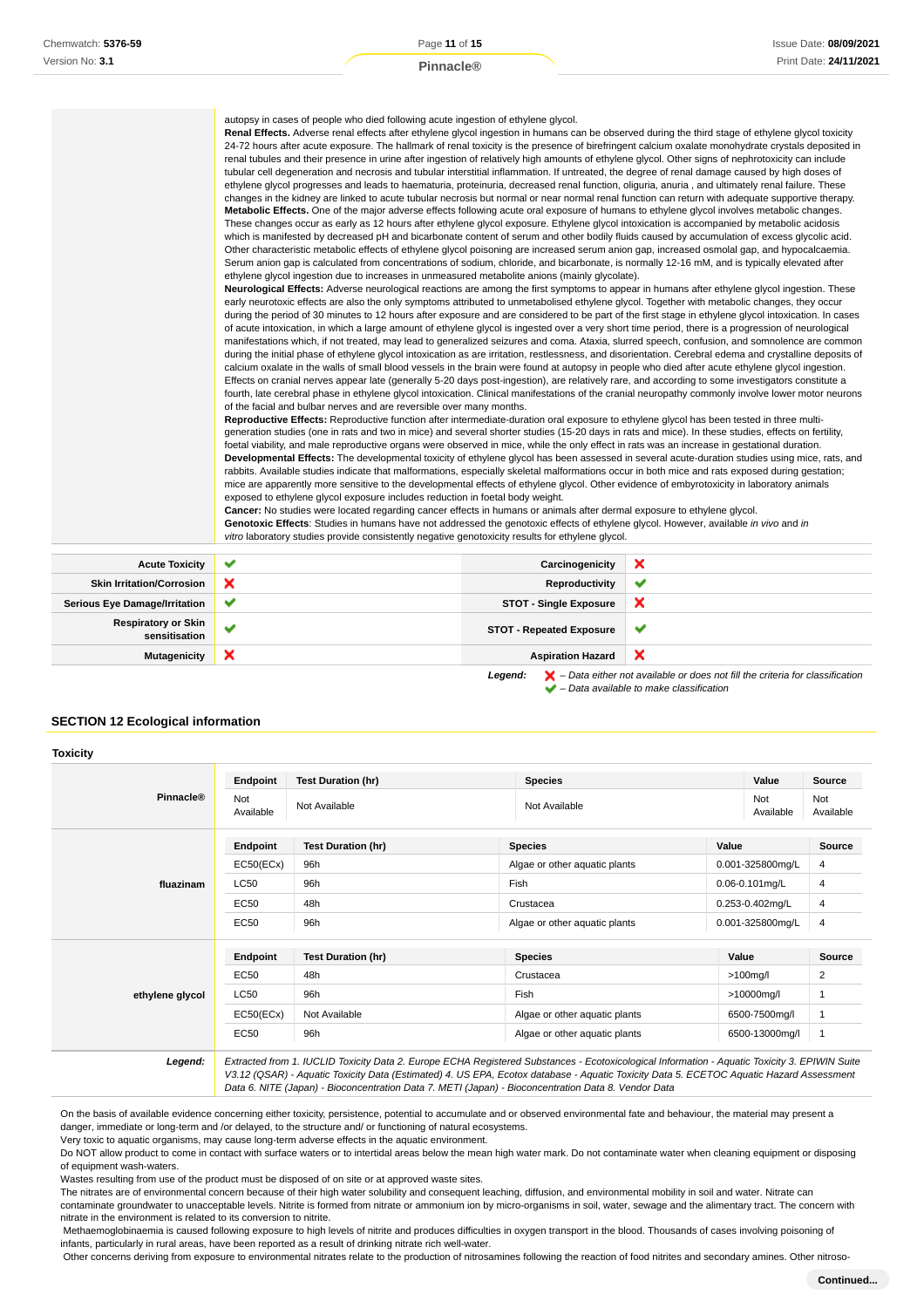| Chemwatch: 5376-59 | Page 12 of 15 | Issue Date: 08/09/2021 |
|--------------------|---------------|------------------------|
| Version No: 3.1    |               | Print Date: 24/11/2021 |

compounds may result following reaction with nitrites and amides, ureas, carbamates and other nitrogenous compounds. Nitrosamines produce liver damage, haemorrhagic lung lesions, convulsions and coma in rats, and teratogenic effects in experimental animals. The N-nitroso class of compounds include potent carcinogens and mutagens: induction of tumors by single doses of N-nitroso compounds testify to this. **DO NOT** discharge into sewer or waterways

**Persistence and degradability**

| Ingredient      | Persistence: Water/Soil     | Persistence: Air              |
|-----------------|-----------------------------|-------------------------------|
| fluazinam       | <b>HIGH</b>                 | <b>HIGH</b>                   |
| ethylene glycol | LOW (Half-life $= 24$ days) | LOW (Half-life $=$ 3.46 days) |

### **Bioaccumulative potential**

| Ingredient                           | <b>Bioaccumulation</b>   |
|--------------------------------------|--------------------------|
| fluazinam                            | $HIGH (LogKOW = 5.8477)$ |
| $LOW (BCF = 200)$<br>ethylene glycol |                          |
| <b>Mobility in soil</b>              |                          |
| Ingredient                           | <b>Mobility</b>          |
| fluazinam                            | $LOW (KOC = 371700)$     |

# **SECTION 13 Disposal considerations**

ethylene glycol HIGH (KOC = 1)

| Waste treatment methods             |                                                                                                                                                                                                                                                                                                                                                                                                                                                                                                                                                                                                                                                                                                                                                                                                                                                                                                                                                                                                                                                                                                                                                                                                                                                                                                                                                                                                                                                                                                                                                                                                                                                                                                                                                                                                                                                                                                                                        |
|-------------------------------------|----------------------------------------------------------------------------------------------------------------------------------------------------------------------------------------------------------------------------------------------------------------------------------------------------------------------------------------------------------------------------------------------------------------------------------------------------------------------------------------------------------------------------------------------------------------------------------------------------------------------------------------------------------------------------------------------------------------------------------------------------------------------------------------------------------------------------------------------------------------------------------------------------------------------------------------------------------------------------------------------------------------------------------------------------------------------------------------------------------------------------------------------------------------------------------------------------------------------------------------------------------------------------------------------------------------------------------------------------------------------------------------------------------------------------------------------------------------------------------------------------------------------------------------------------------------------------------------------------------------------------------------------------------------------------------------------------------------------------------------------------------------------------------------------------------------------------------------------------------------------------------------------------------------------------------------|
| <b>Product / Packaging disposal</b> | Containers may still present a chemical hazard/ danger when empty.<br>Return to supplier for reuse/ recycling if possible.<br>Otherwise:<br>If container can not be cleaned sufficiently well to ensure that residuals do not remain or if the container cannot be used to store the same<br>product, then puncture containers, to prevent re-use, and bury at an authorised landfill.<br>▶ Where possible retain label warnings and SDS and observe all notices pertaining to the product.<br>Legislation addressing waste disposal requirements may differ by country, state and/ or territory. Each user must refer to laws operating in their<br>area. In some areas, certain wastes must be tracked.<br>A Hierarchy of Controls seems to be common - the user should investigate:<br>Reduction<br>Reuse<br>Recycling<br>Disposal (if all else fails)<br>This material may be recycled if unused, or if it has not been contaminated so as to make it unsuitable for its intended use. If it has been<br>contaminated, it may be possible to reclaim the product by filtration, distillation or some other means. Shelf life considerations should also be<br>applied in making decisions of this type. Note that properties of a material may change in use, and recycling or reuse may not always be<br>appropriate.<br>DO NOT allow wash water from cleaning or process equipment to enter drains.<br>It may be necessary to collect all wash water for treatment before disposal.<br>In all cases disposal to sewer may be subject to local laws and regulations and these should be considered first.<br>• Where in doubt contact the responsible authority.<br>▶ Recycle wherever possible or consult manufacturer for recycling options.<br>Consult State Land Waste Authority for disposal.<br>Bury or incinerate residue at an approved site.<br>Recycle containers if possible, or dispose of in an authorised landfill. |

Ensure that the hazardous substance is disposed in accordance with the Hazardous Substances (Disposal) Notice 2017

# **Disposal Requirements**

Packages that have been in direct contact with the hazardous substance must be only disposed if the hazardous substance was appropriately removed and cleaned out from the package. The package must be disposed according to the manufacturer's directions taking into account the material it is made of. Packages which hazardous content have been appropriately treated and removed may be recycled.

The hazardous substance must only be disposed if it has been treated by a method that changed the characteristics or composition of the substance and it is no longer hazardous. Only dispose to the environment if a tolerable exposure limit has been set for the substance.

Only deposit the hazardous substance into or onto a landfill or sewage facility or incinerator, where the hazardous substance can be handled and treated appropriately.

# **SECTION 14 Transport information**

| <b>Labels Required</b>  |              |  |  |
|-------------------------|--------------|--|--|
|                         |              |  |  |
| <b>Marine Pollutant</b> | Yν<br>न्द्र∞ |  |  |
| <b>HAZCHEM</b>          | $-3Z$        |  |  |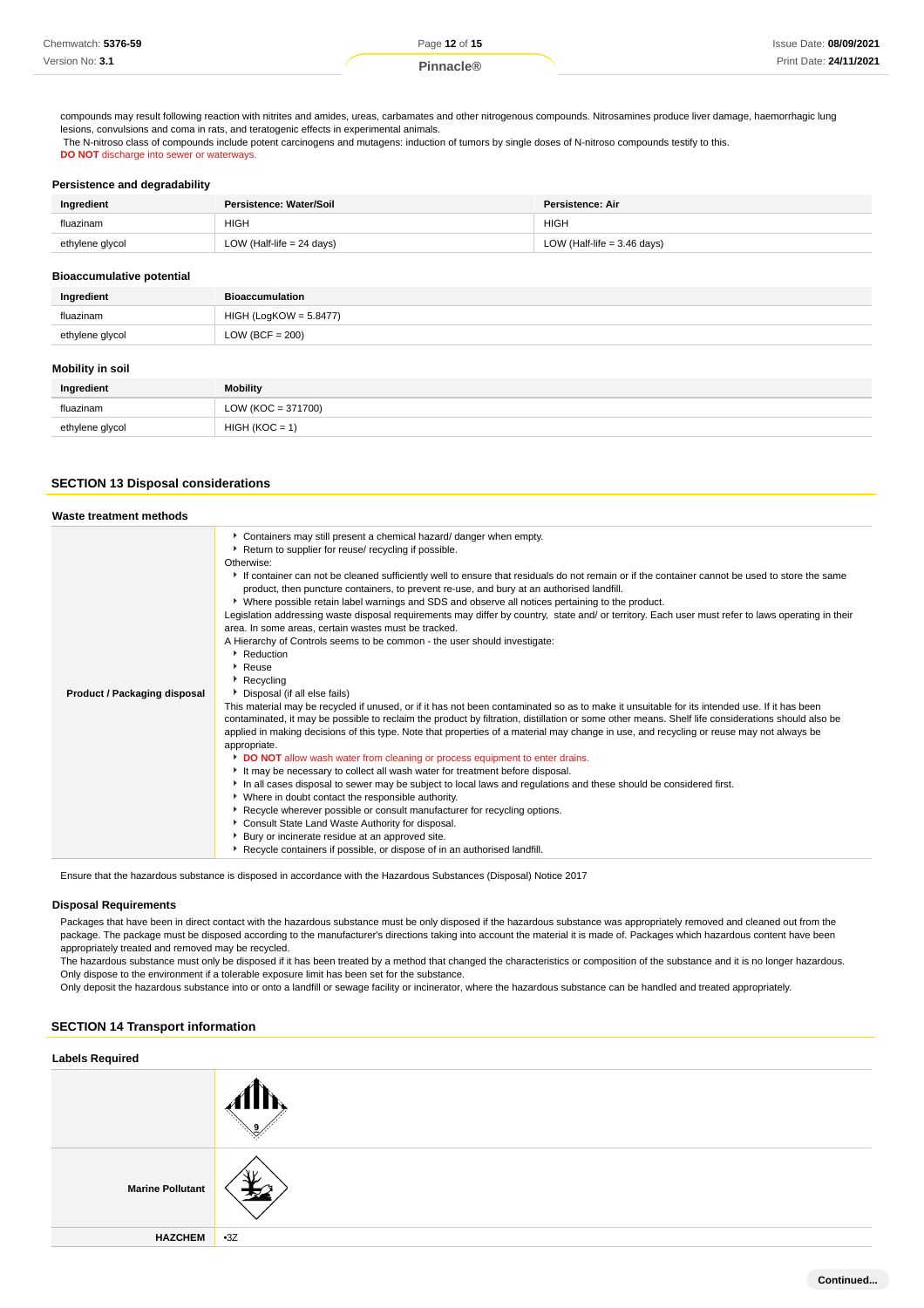# **Land transport (UN)**

| <b>UN number</b>             | 3082                                                                     |                    |  |  |
|------------------------------|--------------------------------------------------------------------------|--------------------|--|--|
| UN proper shipping name      | ENVIRONMENTALLY HAZARDOUS SUBSTANCE, LIQUID, N.O.S. (contains fluazinam) |                    |  |  |
| Transport hazard class(es)   | Class<br>9<br>Subrisk<br>Not Applicable                                  |                    |  |  |
| Packing group                | $\mathbf{III}$                                                           |                    |  |  |
| <b>Environmental hazard</b>  | Environmentally hazardous                                                |                    |  |  |
| Special precautions for user | Special provisions<br>5L<br>Limited quantity                             | 274; 331; 335; 375 |  |  |

# **Air transport (ICAO-IATA / DGR)**

| UN number                    | 3082                                                                                                                                                                         |                                                                                                             |                                                                      |  |
|------------------------------|------------------------------------------------------------------------------------------------------------------------------------------------------------------------------|-------------------------------------------------------------------------------------------------------------|----------------------------------------------------------------------|--|
| UN proper shipping name      | Environmentally hazardous substance, liquid, n.o.s. * (contains fluazinam)                                                                                                   |                                                                                                             |                                                                      |  |
| Transport hazard class(es)   | <b>ICAO/IATA Class</b><br>ICAO / IATA Subrisk<br><b>ERG Code</b>                                                                                                             | 9<br>Not Applicable<br>9L                                                                                   |                                                                      |  |
| Packing group                | Ш                                                                                                                                                                            |                                                                                                             |                                                                      |  |
| <b>Environmental hazard</b>  | Environmentally hazardous                                                                                                                                                    |                                                                                                             |                                                                      |  |
| Special precautions for user | Special provisions<br>Cargo Only Packing Instructions<br>Cargo Only Maximum Qty / Pack<br>Passenger and Cargo Packing Instructions<br>Passenger and Cargo Maximum Qty / Pack | Passenger and Cargo Limited Quantity Packing Instructions<br>Passenger and Cargo Limited Maximum Qty / Pack | A97 A158 A197 A215<br>964<br>450 L<br>964<br>450L<br>Y964<br>30 kg G |  |

# **Sea transport (IMDG-Code / GGVSee)**

| <b>UN number</b>             | 3082                                                                 |                                                                          |  |  |
|------------------------------|----------------------------------------------------------------------|--------------------------------------------------------------------------|--|--|
| UN proper shipping name      |                                                                      | ENVIRONMENTALLY HAZARDOUS SUBSTANCE, LIQUID, N.O.S. (contains fluazinam) |  |  |
| Transport hazard class(es)   | <b>IMDG Class</b><br><b>IMDG Subrisk</b>                             | 9<br>Not Applicable                                                      |  |  |
| <b>Packing group</b>         | Ш                                                                    |                                                                          |  |  |
| <b>Environmental hazard</b>  | <b>Marine Pollutant</b>                                              |                                                                          |  |  |
| Special precautions for user | <b>EMS Number</b><br>Special provisions<br><b>Limited Quantities</b> | $F-A$ , S-F<br>274 335 969<br>5L                                         |  |  |

# **Transport in bulk according to Annex II of MARPOL and the IBC code** Not Applicable

# **Transport in bulk in accordance with MARPOL Annex V and the IMSBC Code**

| <b>Product name</b> | Group         |
|---------------------|---------------|
| fluazinam           | Not Available |
| ethylene glycol     | Not Available |

# **Transport in bulk in accordance with the ICG Code**

| <b>Product name</b> | <b>Ship Type</b> |
|---------------------|------------------|
| fluazinam           | Not Available    |
| ethylene glycol     | Not Available    |

# **SECTION 15 Regulatory information**

# **Safety, health and environmental regulations / legislation specific for the substance or mixture**

This substance is to be managed using the conditions specified in an applicable Group Standard

| <b>HSR Number</b> | Standard<br>iroun |
|-------------------|-------------------|
| HSR100383<br>.    | Not Available     |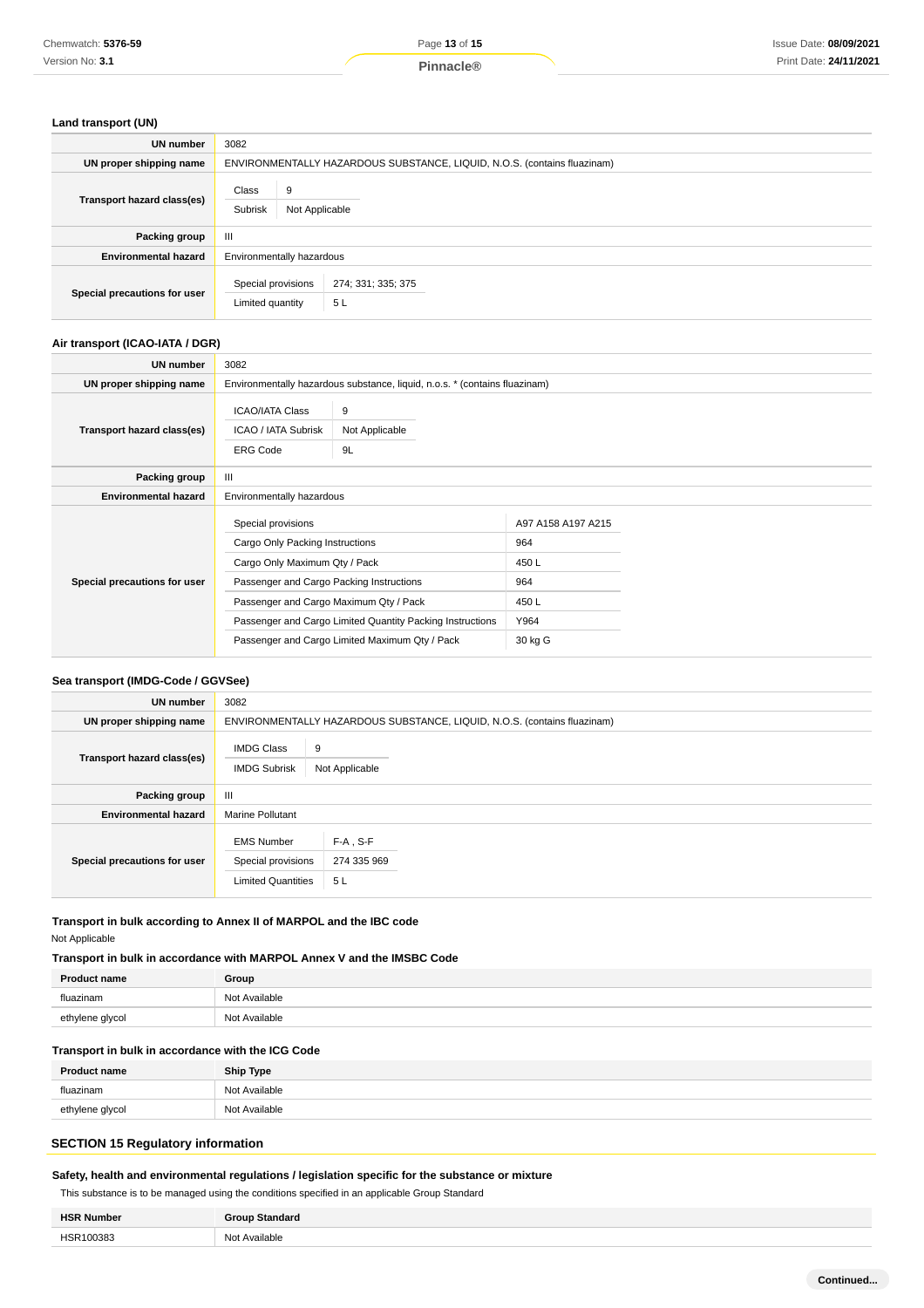Please refer to Section 8 of the SDS for any applicable tolerable exposure limit or Section 12 for environmental exposure limit.

# **fluazinam is found on the following regulatory lists**

| New Zealand Approved Hazardous Substances with controls<br>New Zealand Hazardous Substances and New Organisms (HSNO) Act - Classification | New Zealand Hazardous Substances and New Organisms (HSNO) Act - Classification<br>of Chemicals - Classification Data |  |  |
|-------------------------------------------------------------------------------------------------------------------------------------------|----------------------------------------------------------------------------------------------------------------------|--|--|
| of Chemicals                                                                                                                              | New Zealand Inventory of Chemicals (NZIoC)                                                                           |  |  |
| ethylene glycol is found on the following regulatory lists                                                                                |                                                                                                                      |  |  |
| Chemical Footprint Project - Chemicals of High Concern List                                                                               | New Zealand Hazardous Substances and New Organisms (HSNO) Act - Classification                                       |  |  |
| New Zealand Approved Hazardous Substances with controls                                                                                   | of Chemicals - Classification Data                                                                                   |  |  |
| New Zealand Hazardous Substances and New Organisms (HSNO) Act - Classification                                                            | New Zealand Inventory of Chemicals (NZIoC)                                                                           |  |  |
| of Chemicals                                                                                                                              | New Zealand Workplace Exposure Standards (WES)                                                                       |  |  |

### **Hazardous Substance Location**

Subject to the Health and Safety at Work (Hazardous Substances) Regulations 2017.

| <b>Hazard Class</b> | Quantities     |
|---------------------|----------------|
| Not Applicable      | Not Applicable |

# **Certified Handler**

Subject to Part 4 of the Health and Safety at Work (Hazardous Substances) Regulations 2017.

| <b>Class of substance</b> | Quantities     |
|---------------------------|----------------|
| Not Applicable            | Not Applicable |
| ----<br>.                 |                |

### Refer Group Standards for further information

# **Maximum quantities of certain hazardous substances permitted on passenger service vehicles**

Subject to Regulation 13.14 of the Health and Safety at Work (Hazardous Substances) Regulations 2017.

| <b>Hazard Class</b> | Gas (aggregate water capacity in mL) | Liquid (L) | Solid (kg) | Maximum quantity per package for each classification |
|---------------------|--------------------------------------|------------|------------|------------------------------------------------------|
| 6.5A or 6.5B        | 120                                  |            |            |                                                      |

# **Tracking Requirements**

Not Applicable

# **National Inventory Status**

| <b>National Inventory</b>                          | <b>Status</b>                                                                                                                                                                                     |  |
|----------------------------------------------------|---------------------------------------------------------------------------------------------------------------------------------------------------------------------------------------------------|--|
| Australia - AIIC / Australia<br>Non-Industrial Use | No (fluazinam)                                                                                                                                                                                    |  |
| Canada - DSL                                       | No (fluazinam)                                                                                                                                                                                    |  |
| Canada - NDSL                                      | No (fluazinam; ethylene glycol)                                                                                                                                                                   |  |
| China - IECSC                                      | No (fluazinam)                                                                                                                                                                                    |  |
| Europe - EINEC / ELINCS / NLP                      | No (fluazinam)                                                                                                                                                                                    |  |
| Japan - ENCS                                       | No (fluazinam)                                                                                                                                                                                    |  |
| Korea - KECI                                       | Yes                                                                                                                                                                                               |  |
| New Zealand - NZIoC                                | Yes                                                                                                                                                                                               |  |
| Philippines - PICCS                                | No (fluazinam)                                                                                                                                                                                    |  |
| USA - TSCA                                         | No (fluazinam)                                                                                                                                                                                    |  |
| Taiwan - TCSI                                      | Yes                                                                                                                                                                                               |  |
| Mexico - INSQ                                      | Yes                                                                                                                                                                                               |  |
| Vietnam - NCI                                      | Yes                                                                                                                                                                                               |  |
| Russia - FBEPH                                     | No (fluazinam)                                                                                                                                                                                    |  |
| Legend:                                            | Yes = All CAS declared ingredients are on the inventory<br>No = One or more of the CAS listed ingredients are not on the inventory. These ingredients may be exempt or will require registration. |  |

### **SECTION 16 Other information**

| <b>Doviei</b><br>Jate | 08/09/2021           |
|-----------------------|----------------------|
| at L                  | י 1^^<br>$\sim$<br>. |

### **SDS Version Summary**

| Version | Date of<br>Update | <b>Sections Updated</b>                                                                                                                                                                                                                                                                                                                                                                                                                                                                                                       |
|---------|-------------------|-------------------------------------------------------------------------------------------------------------------------------------------------------------------------------------------------------------------------------------------------------------------------------------------------------------------------------------------------------------------------------------------------------------------------------------------------------------------------------------------------------------------------------|
| 2.1     | 05/12/2019        | Chronic Health, Classification                                                                                                                                                                                                                                                                                                                                                                                                                                                                                                |
| 3.1     | 08/09/2021        | Acute Health (eye), Acute Health (inhaled), Acute Health (skin), Acute Health (swallowed), Advice to Doctor, Appearance,<br>Chronic Health, Classification, Engineering Control, Environmental, Fire Fighter (extinguishing media), Fire Fighter<br>(fire/explosion hazard), Fire Fighter (fire incompatibility), First Aid (eye), First Aid (swallowed), Ingredients, Physical Properties,<br>Spills (major), Spills (minor), Storage (storage incompatibility), Storage (storage requirement), Storage (suitable container) |